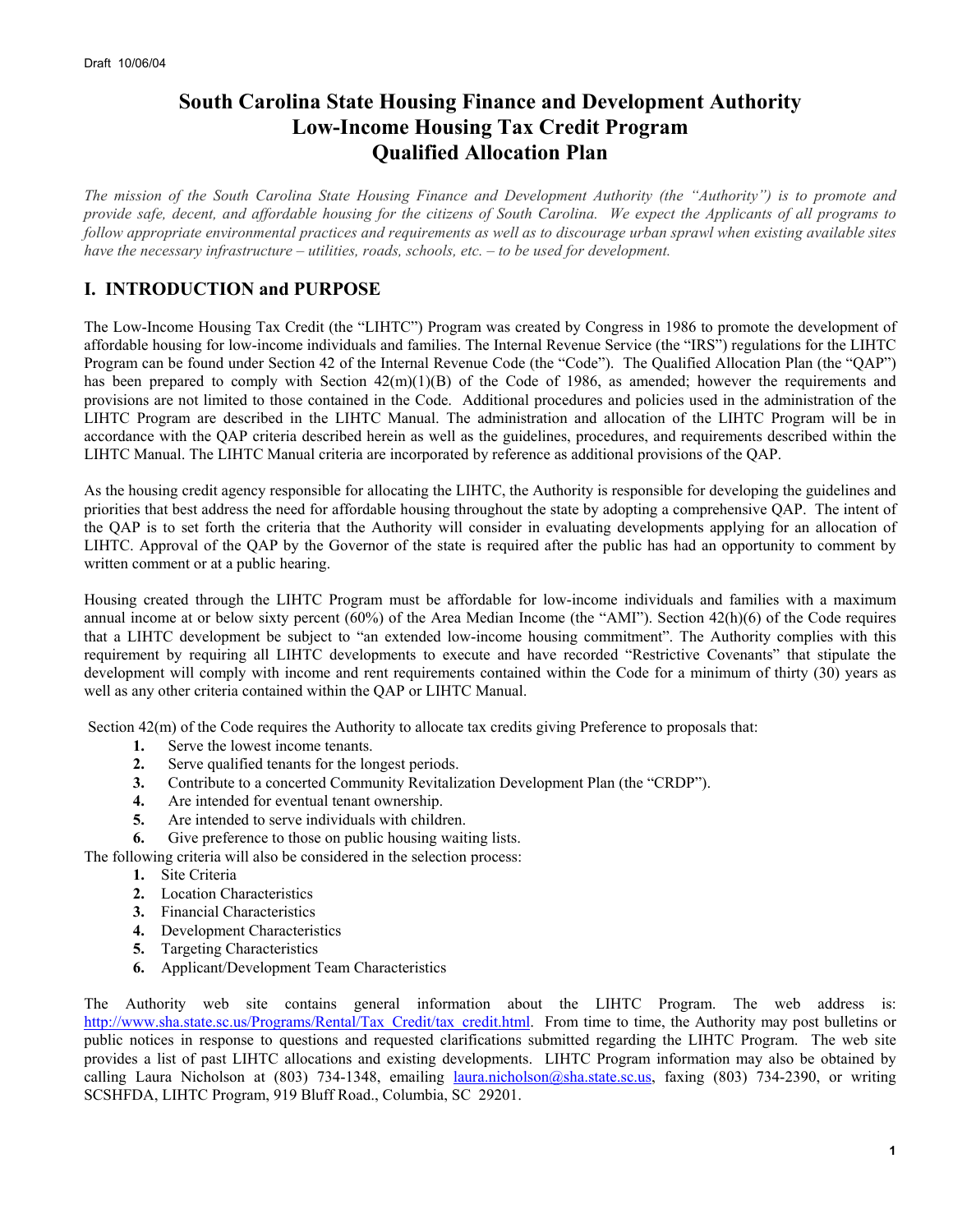# **II. CRITERIA for TIER ONE REVIEW**

The Authority, at its sole discretion, may reject a site based on information submitted in the application package, the site review findings, or other information obtained that the Authority determines renders the site undesirable for a LIHTC development.

### **1. Positive Site Characteristics**:

**a)** Preference for sites located within one (1) mile, two (2) miles, or three (3) miles by public paved road to no less than three (3) services appropriate to its tenant population according to the applicable distance.

|                  | Preference weighted by distance – Site within | 1 Mile | 2 Miles | 3 Miles |
|------------------|-----------------------------------------------|--------|---------|---------|
| <b>Services:</b> | <b>Full Service Grocery Store</b>             | X      |         |         |
|                  | Convenience Store                             | X      |         |         |
|                  | Pharmacy                                      | X      |         |         |
|                  | Restaurant                                    | X      | X       |         |
|                  | Fire Station                                  | X      | X       | X       |
|                  | Police Station                                | X      | X       | X       |
|                  | Hospital / Health Department                  | X      | X       | X       |
|                  | Doctor's Office (General                      | X      | X       | X       |
|                  | Practitioners Only)                           |        |         |         |
|                  | Public Library - No School                    | X      | X       | X       |
|                  | Libraries accepted                            |        |         |         |
|                  | Public Schools                                | X      | X       | X       |
|                  | Public Park/Playgrounds                       |        | X       |         |
|                  |                                               |        |         |         |

- **b)** Site is relatively flat with entrance(s) at or above access road grade with negligible water runoff from adjacent properties. Access road(s) must be paved and dedicated to appropriate governmental body for maintenance;
- **c)** Site is integrated within a compatible residential community;
- **d)** Site is not isolated in areas with large tracts of undeveloped land;
- **e)** Site is surrounded by land uses that are compatible with the proposed development and reflects similar land use types and/or architectural styles;
- **f)** Infill sites with proposed new construction in a neglected and/or distressed neighborhood that has the potential to help stabilize and/or reverse the trend of declining neighborhood values within the incorporated limits of a municipality. Infill sites are restricted to a maximum of five (5) acres and must abut to other developed properties that are complimentary to the proposed development. Infill sites abutting undeveloped raw land or that are not acceptable for residential purposes will be deemed detrimental and excluded from further consideration.
- **2.** The following **Detrimental Site Characteristics** are **not allowed**. This list is not all inclusive and may be expanded:
	- **a)** Sites within one-half (½) mile of a storage area for hazardous or noxious materials, a sewage treatment plant, an active or inactive sanitary landfill, and/or solid waste facility;
	- **b)** Sites where any portion is adjacent or encumbered by any easement allowing/permitting high voltage electric transmission lines or communications substation. In addition, no portion can be within five hundred (500) feet of any actual substation, regardless of whether it is active or inactive;
	- **c)** New construction sites where any portion contains or permits any easements for overhead electric power lines, regardless of voltage, and/or such electric power lines encumber the proposed site with the exception of the outside perimeter of the site for the distribution of electric service for other unrelated properties;
	- **d)** Sites within one-half (½) mile of an operating industrial plant that may pose a safety risk, hazard, nuisance or other negative impact;
	- **e)** Sites within five hundred (500) feet of pipelines (excluding low pressure natural gas distribution lines, water and sewer lines);
	- **f)** Sites where the Authority determines there are unacceptable levels of noise, odor, traffic, and/or other nuisance pollution;
	- **g)** Sites in the same market targeted for the same tenant population as previously funded LIHTC developments that has been placed in service for at least twelve (12) months, as evidenced by receipt of final certificates of occupancy for all buildings, but have not reached stabilized occupancy. The Authority, at it's sole discretion, may make an exception to this requirement if the Authority determines that the reason for the existing development having a history of vacancy rates greater than ten percent (10%) is not an issue of an "existing market" for the tenant population, but other characteristics that may or may not be resolvable;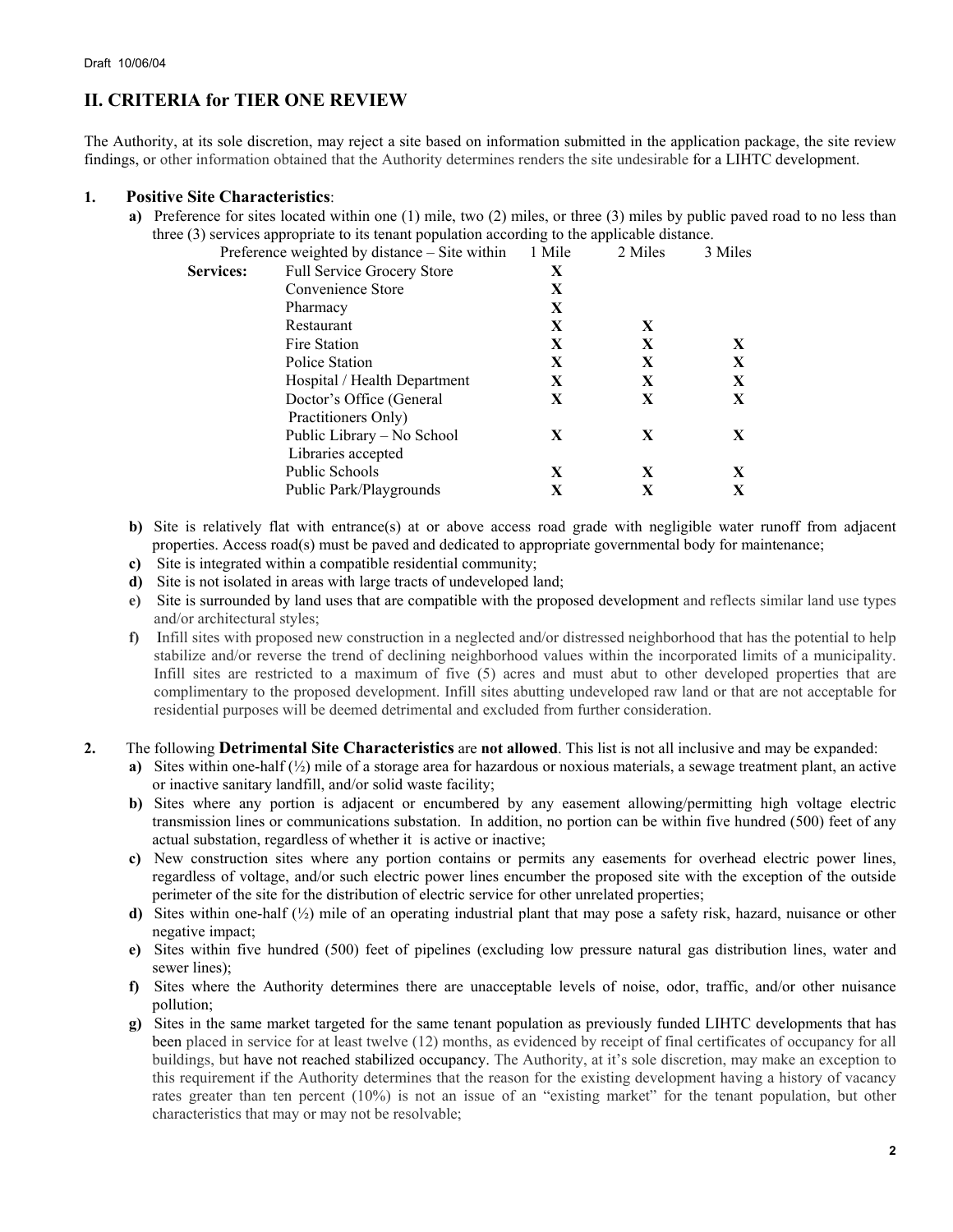- **h)** Sites within one-half (½) mile of existing Authority funded developments (tax credit, tax exempt bonds, HOME, etc.) targeted for the same tenant populations that have a history of vacancy rates greater than ten percent (10%).
- **3. Detrimental Site Characteristics** that could cause a proposed site to be excluded from further consideration in the Authority's sole determination:
	- **a)** Sites where any portion is located within the engineering fall distance of any pole, tower or support structure of a high voltage transmission power line, communications transmission tower, microwave relay dish or tower, or commercial satellite dish (radio, TV cable, etc.). For field analysis, the Authority will use tower height as the fall distance. For the purpose of the QAP, a high voltage electric transmission line is a power line that carries high voltage at any given moment greater than 60KV (sixty kilovolts);
	- **b)** Sites within five hundred (500) feet of any type junkyard, trash heap, dump pile, or other eyesore as determined by the Authority;
	- **c)** Rehabilitation, acquisition with rehabilitation, or adaptive reuse sites where any portion allows any easements or encumbrances for overhead electric power lines, regardless of voltage, and/or such electric power lines run through the proposed site other than the outside perimeter to distribute electric power to unrelated properties;
	- **d)** Sites where a nearby active railroad causes excessive noise and vibration. An Applicant submitting a proposed development within five hundred (500) feet of an active, in use railroad(s) is required to submit, from a qualified professional, an objective third party noise study that addresses the impact of the nearby railroad, specifically the frequency, noise levels, and shock vibrations levels, on the proposed development. The study must adhere to the U. S. Department of Housing and Urban Development (the "HUD") environmental criteria and standard for noise abatement regulation, which states the maximum acceptable day/night average decibel level of sixty-five (65) dBA for exterior noise, along with any other analysis deemed pertinent to the noise study and its conclusion. The study must state the average decibel level on the site is less than sixty-five (65) dBA and must support the placement of the development on the proposed site. Those sites where exterior noise is above sixty-five (65) dBA but not exceeding seventy-five (75) dBA may be submitted; however, a noise mitigation plan must also be submitted. The mitigation plan must specifically state what measures will be used to reduce the noise levels at the site and the noise study must indicate that the measures to be used will bring the unacceptable noise level at the site down to the acceptable noise level of less than sixty-five (65) dBA. The Authority, in its sole discretion, may approve or reject the site regardless of the conclusions reported in the study;
	- **e)** Sites where the Authority determines the slope/terrain is not acceptable for development and contributes too excessive site preparation costs. Examples of such are where the one hundred (100) year flood zone covers any part of the site, excessive fill dirt is required for construction, blasting of rock is required for construction, etc.;
	- **f)** Sites where there are existing wetlands (jurisdictional or non-jurisdictional), streams, ravines, drainage and/or waterways on or adjacent to the site that potentially could negatively affect the development.

### **Note: For Tier One site considerations the Authority defines its determination of "within one-half (1/2) mile" or "within five hundred (500) feet" to include by public paved road, by land, by water, and by air as measured from the closest two (2) coordinates from the proposed site to the potentially detrimental characteristic**.

- **4.** The following **Detrimental Development Characteristics** are **not allowed**. This list is not all inclusive and may be expanded:
	- **a)** Applications for new construction developments proposing greater than forty-eight (48) units in areas defined as rural by the USDA Rural Housing Service (the "RHS");
	- **b)** Applications proposing new construction of residential units in combination with an acquisition with rehabilitation development;
	- **c)** Applications proposing existing development to be subdivided into two (2) or more developments;
	- **d)** Applications proposing new construction for additional phases of developments with an allocation of LIHTC where the previous phase(s) have not been completed, placed in service and reached stabilized occupancy, and/or in which the previous phase(s) have had a history of vacancy rates greater than ten percent (10%);
	- **e)** Applications for proposed developments that threaten the economic viability of existing developments funded by the Authority, HUD, or RHS. The Authority will have sole discretion in making this determination;
	- **f)** Applications proposing scattered site developments that are not within the same primary market area, in the Authority's determination, and/or county boundaries.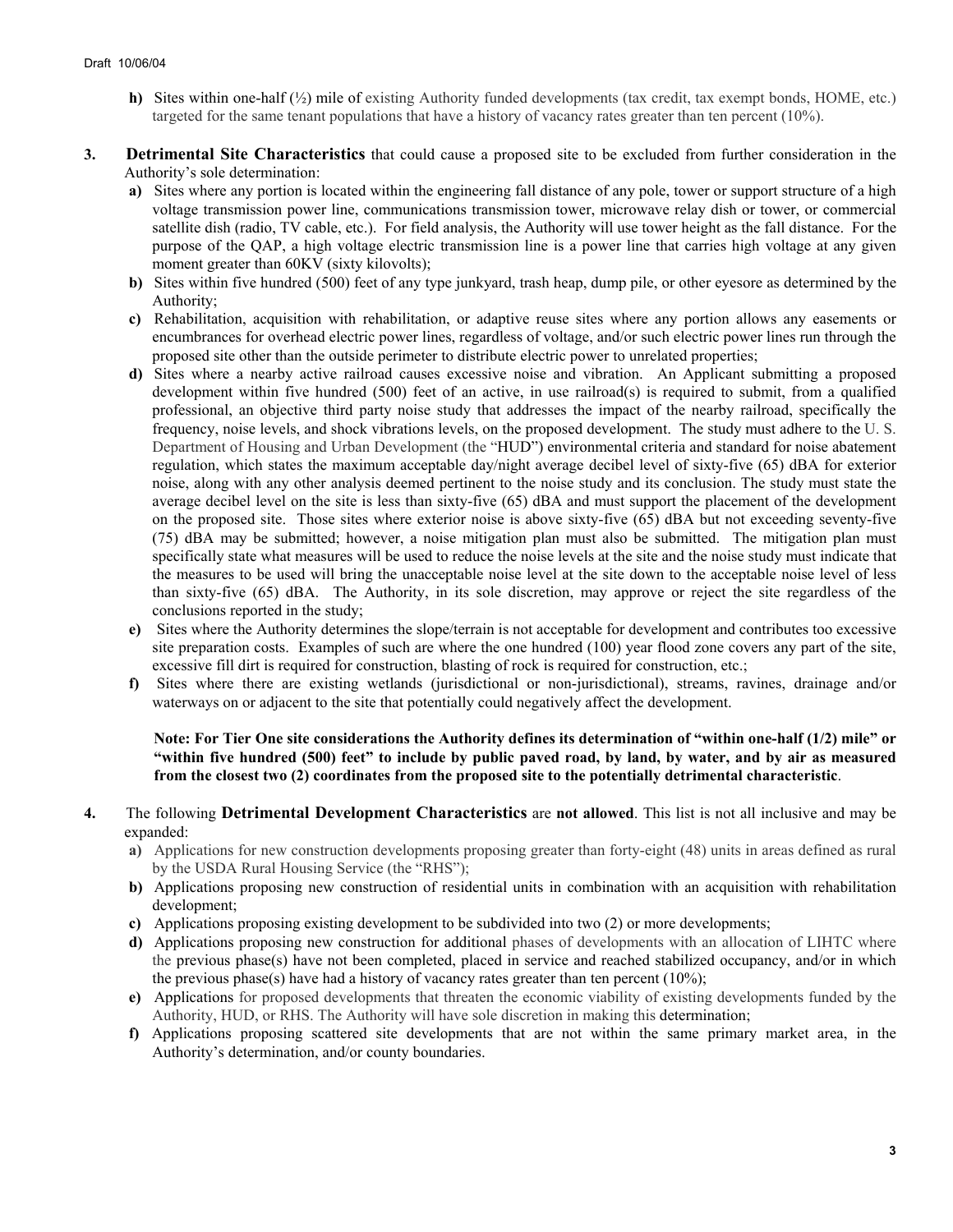# **III. CRITERIA for TIER TWO REVIEW**

# **LOCATION CHARACTERISTICS:**

- **1.** Preference will be weighted for those developments that demonstrate the most economically viable proposal justified by the market study findings. The Authority will only consider those developments that receive a favorable recommendation from the market analyst. The Absorption Rate/Time, Capture Rate, Demand/ Housing Needs, Supply/Availability, and Affordability Index will be critical components in this assessment.
	- Preference for developments with lowest Capture Rates. The Authority prefers markets under twenty-five percent  $(25\%)$ .
	- Preference for developments with shortest Absorption periods.
	- Preference for developments in markets showing population growth.
	- Preference for developments in markets having the lowest overall vacancy rates. The Authority will not consider any market areas with existing LIHTC developments where the overall LIHTC unit vacancy rate exceeds ten percent (10%).
	- Preference for developments with market competition reporting waiting lists.
	- Preference for developments in markets with improving employment trends.
- **2.** Preference for developments located in Qualified Census Tracts (the "QCT") that contribute to a concerted CRDP as required by the Code. To receive Preference, a letter from the chief executive officer of the local governing body must be submitted stating that the development will be a positive contribution to the revitalization along with a copy of the CRDP. The Authority will only consider those CRDP's that have been in effect for at least twelve (12) months prior to the date of this QAP and a copy of the official resolution adopting the CRDP must be provided.

# **FINANCIAL CHARACTERISTICS:**

**1.** The Authority encourages high-quality, energy-efficient construction materials and building practices, however it must insure that development costs represented are based on reasonable estimates within acceptable levels. Only developments that propose Eligible Basis costs per heated square foot within an acceptable range as determined by the Authority will be considered for this Preference.

# **DEVELOPMENT CHARACTERISTICS:**

- **1.** Preference will be given to developments based on the **energy efficiency** of the units and the utilization of **durable construction**. To receive Preference, the Architect and/or Professional Engineer Certification (the "**Exhibit G")** must be completed and submitted with the application.
	- **a. With respect to each building, one of the following**: (Higher Preference)

Brick veneer; or

Stone veneer; or

Brick veneer (40%) and remaining exterior siding fiber cement (hardiplank); or

Stone veneer (40%) and remaining exterior siding fiber cement (hardiplank);

 **With respect to each building, one of the following**: (Lower Preference)

Brick veneer (40%) and remaining exterior siding to be vinyl siding with a thickness of at least .044 mils; or Stone veneer (40%) and remaining exterior siding to be vinyl siding with a thickness of at least .044 mils; or Full fiber cement (hardiplank) or cedar siding; or Full vinyl siding with thickness of .044 mils;

- **b.** Roof shingles that are architectural style and warranted for a minimum of thirty (30) years.
- **c.** Steel entry doors that are six-panel colonial with peephole.
- **2.** Preference will be given to developments at or below seventy-two (72) total units.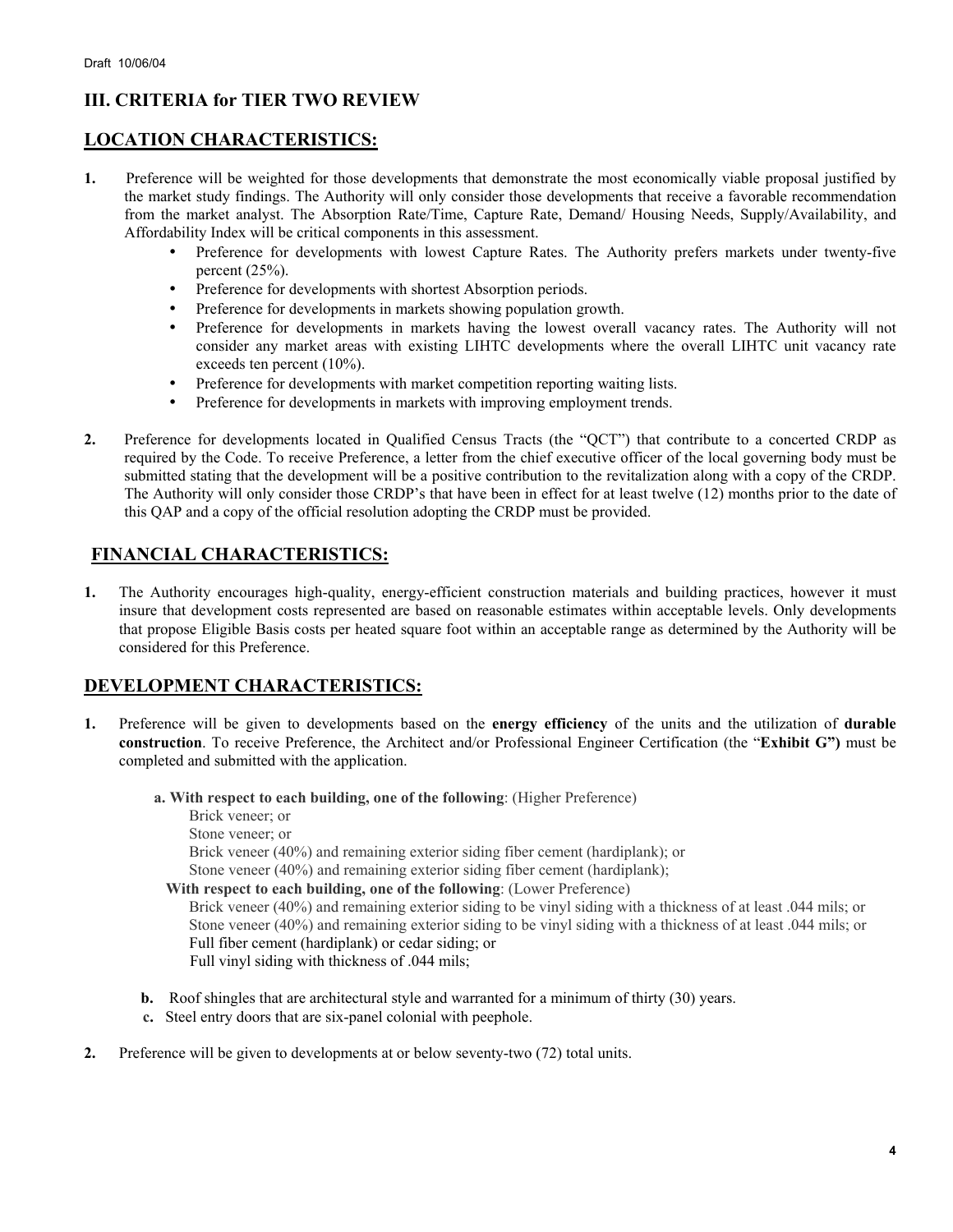- **3.** Preference will be given for the following **Design Quality Standards.** To receive Preference, an **Exhibit G** must be completed and submitted with the application:
	- **i.** Sidewalk access to all parking spaces.
	- **ii.** Curbing for paved areas throughout the development site including the parking areas. For proposed singlefamily, duplex, or townhouse developments paved driveways are eligible if provided for each residence.
	- **iii.** All units have balconies, patios or sunrooms.
	- **iv.** Irrigation/sprinkler system serving all landscaped areas.
	- **v.** A minimum 1,200 sq. ft. community building. The square footage counted toward this total may include a leasing office, equipped exercise room, and equipped computer center. Laundry rooms and storage/maintenance rooms will not be considered as part of the 1,200 sq. ft. minimum.
- **4.** Preference will be given to developments that include the following extra amenities. To receive Preference, an **Exhibit G** must be completed and submitted with the application:
	- **i.** Washer/Drver hookups in all units.
	- **ii.** Microwave oven in all units.
	- **iii.** Garbage disposal in all units.
	- **iv.** Dishwasher in all units.
	- **v.** Range queen or comparable extinguishing system over stove.
	- **vi.** Ceiling fan with attached light in all bedrooms in all units.
	- **vii.** Integration of existing vegetation with new plantings clearly delineated on the schematic site plan. These areas shall be designed to create spaces such as seating areas or shading for playground and/or other recreation uses.
	- **viii.** All units pre-wired for cable television hook-ups in the living room and one (1) per bedroom.
	- **ix.** All units pre-wired for high speed (broadband) Internet hook-up with at least one (1) centrally located connection port and one (1) additional connection port per bedroom.
- **5.** Preference will be given to developments that utilize the following minimum design criteria. To receive Preference, an **Exhibit G** must be completed and submitted with the application.
	- **i.** Preference will be given for providing a minimum square footage per unit based on the number of bedrooms per unit based on the following table. All the units of a particular bedroom size must meet the minimum square footage. The Authority considers the square footage of an individual unit to be measured from the mid-point (center) of each exterior or common wall to the mid-point (center) of the opposite exterior or common wall.

| <b>Bedrooms per unit</b> | <b>Square Footage per unit</b> |
|--------------------------|--------------------------------|
| One)                     | 700                            |
| I`wo                     | 850                            |
| Three                    | 1.000                          |
| Four                     |                                |

**ii.** Preference will be given for providing bathrooms per unit based on the number of bedrooms according to the following table. All the units of a particular bedroom size must meet the minimum number of bathrooms.

| Bedrooms per unit | <b>Bathrooms per unit</b> |
|-------------------|---------------------------|
| One               | One                       |
| Two               | Two                       |
| Three             | Two                       |
| Four              | Two and one-half          |

- **6.** Preference will be considered for adaptive reuse developments that are viable and economically sound. The architect must certify on **Exhibit G** that the development will meet the following requirements. For this Preference, the definition of "adaptive reuse" is the conversion of an existing non-residential building(s) into a residential building(s) such that:
	- **a.** Fifty percent (50%) of the square footage of each existing building(s) will be converted to residential use; and
	- **b.** The total square footage of the existing building(s) constitutes a minimum of sixty percent (60%) of the total square footage of the entire development.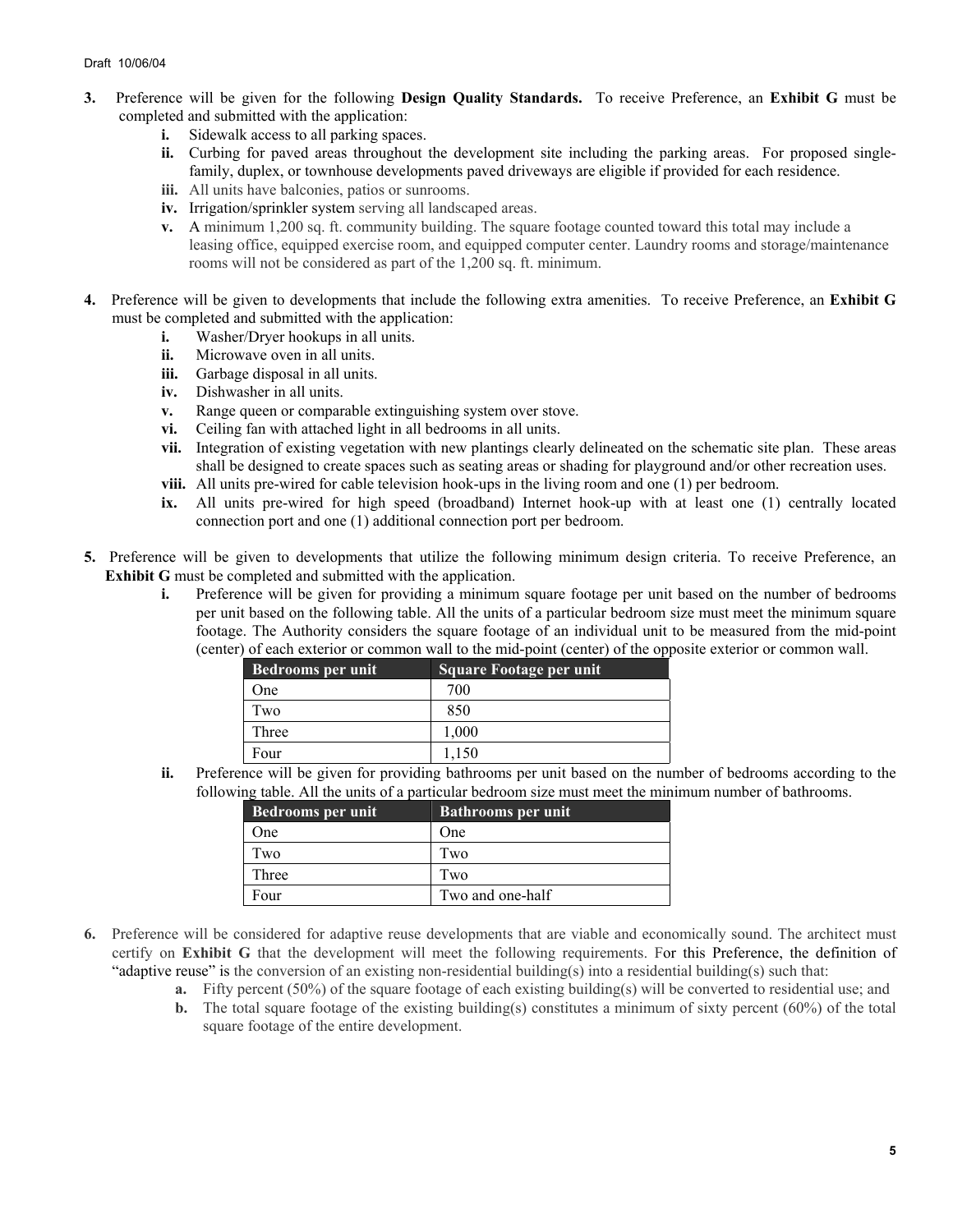# **TARGETING CHARACTERISTICS:**

**1.** Preference will be given to developments designating rental housing for special need tenant populations. In order to be considered for this Preference, the development/units must be designed and equipped to serve the special needs of the designated tenant population. Such design and equipment must be in addition to the minimum design requirements necessary to comply with state and federally mandated accessibility requirements and must be fully described in the application.

A **Marketing Plan** must be submitted with the Tier Two application to receive this Preference. Preference will only be considered for developments proposing one (1) of the following:

- **i.** At least eighty percent **(80%)** of the units are designed, equipped and occupied by older person(s) fifty-five (55) years of age or older. The remaining twenty percent (**20%)** of units must be designed, equipped, and occupied by special needs populations. All new construction developments are limited to one (1) or two (2) bedroom units*.* All new construction developments greater than a one (1) story structure must be accessible to all additional stories by elevators.Acquisition with rehabilitation developments more than one (1) story must provide evidence that **existing** elevators have received regular maintenance and are in good working condition as of the Tier Two application submittal date to service all upper level rental units.
- **ii.** At least ten percent (10%) of the total number of units or five (5) units, whichever is greater, must be designed, constructed, and equipped to be fully accessible for persons with a mobility or sensory impairment, a developmental disability, or a severe, persistent illness. These units must be scattered throughout the development and cannot all be located within one (1) building. This Preference is not to be construed as a waiver of any more stringent federal, state, or locally mandated accessibility or design criteria.
- **iii.** One hundred percent (100%) of the development is designed for individuals or families with children. To receive this Preference at least forty percent **(40%)** of the units must contain three (3) or more bedrooms.
- **2.** Preference will be given to developments that elect to reserve, for the entire term of the LIHTC compliance period, twentyfive percent (25%) of the low-income units to households with incomes at fifty percent (50%) or less of AMI.
- **3.** Preference will be given to developments that submit an acceptable **Conversion Agreement** that provides for **tenant ownership** at the end of the initial fifteen (15) year compliance period. In order to receive this Preference the Applicant must submit a conversion plan that includes a detailed timeline outlining how the tenants will become homeowners. The conversion plan must include all homebuyer counseling programs to be provided along with the financial procedure that will be used to transfer the rental units into single-family homes. The Applicant must execute the **Conversion Agreement** providing that the units will be converted to tenant ownership at the end of fifteen (15) years.

# **APPLICANT/DEVELOPMENT TEAM CHARACTERISTICS:**

**1.** Preference will be given to Applicant/Development Team(s) containing members with previous experience as General Partner (or equivalent in a limited liability company) in the development and successful implementation of LIHTC developments in South Carolina. The experience Preference will be based on the "demonstrated experience and qualifications" that each Applicant/Development Team member qualifies. Any Applicant/Development Team containing any member that has been removed, disbarred, or asked to voluntarily withdraw from a LIHTC partnership and/or has ever returned an entire allocation of LIHTC in South Carolina is ineligible for this Preference. The qualifying Applicant/Development Team member(s) must have been the General Partner or equivalent for the previous LIHTC developments to qualify for this Preference. All Applicant/Development Team members must complete a Previous Participation Certificate (see **Exhibit K).**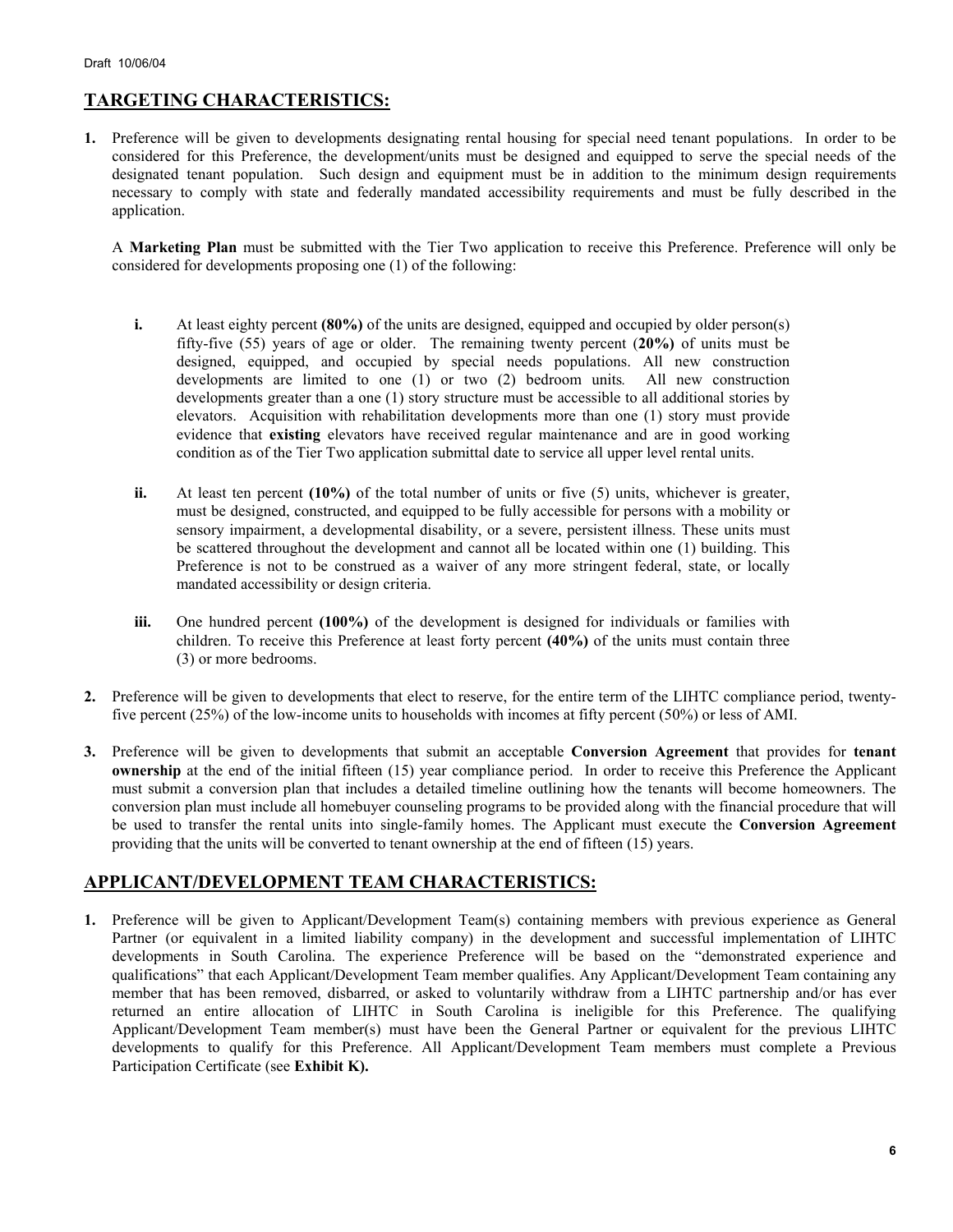**\*\*Note**: The Applicant(s)/Development Team Characteristics Preference is not available to any Applicant, Development Team member, General Partner, or equivalent entity containing members that have been disqualified from participating in any other state or other allocating agency LIHTC Program.

**\*\*Note**: The Applicant(s)/Development Team Characteristics Preference will not be applicable to any Applicant, Development Team member, General Partner, or equivalent entity containing members that have been reported to the IRS (Form 8823) for non-compliance issues at the Authority's sole discretion. The Authority's determination of noncompliance violations is not subject to interpretation (appeal) or final IRS resolution of non-compliance violation.

# **IV. ADMINISTRATION OF THE QUALIFIED ALLOCATION PLAN**

The Authority reserves the right to resolve all conflicts, inconsistencies, or ambiguities, if any, in the QAP or that arises in administering, operating, or managing the reservation and/or allocation of the LIHTC Program. The Authority, at its sole discretion, reserves the right to allocate housing tax credits in a manner not in accordance with the QAP. At such time, or either a reasonable time thereafter, the Authority shall, as required by Section  $42(m)(1)(A)(iv)$  of the Code, provide a written explanation to the general public of its reasons for making such allocation. The Authority further reserves the right, at its sole discretion, to modify or waive, on a case-by-case basis, any provision of this QAP or the LIHTC Manual that is not required by the Code. All such resolutions or any modifications are subject to approval by the Authority Board of Commissioners and will be made available to the public for review.

The Authority reserves the right to **not** issue a Form 8609 for any development or building that is determined at the Authority's sole discretion **to have not been constructed in accordance with the representations** contained in the development descriptions and certified to in Exhibit G by the architect.

# **V. AMENDMENTS TO THE QUALIFIED ALLOCATION PLAN**

The Authority reserves the right to amend the QAP from time to time, pursuant to the Code, for any reason without limitation. All amendments shall be fully effective and incorporated herein immediately. Amendments may reflect changes, additions, deletions, interpretations, or other matters necessary to comply with the Code or regulations promulgated hereunder. Amendments are intended to cure any ambiguities, supply information on any omissions, to correct any inconsistencies contained within the QAP, or to facilitate the allocation of LIHTC that would not otherwise be allocated.

# **VI. APPROVAL BY THE GOVERNOR**

I, Mark Sanford, Governor of the State of South Carolina, do hereby signify my approval of this QAP for the distribution of federal LIHTC in the state in conformance with the Code, as amended.

The Authority is expressly granted authorization, to the extent it deems necessary, to amend this QAP, without the necessity of further approval, for the purpose of clarification or ensuring compliance with federal law and regulations governing the reservation, allocation and use of LIHTC, as the same may from time to time be amended or promulgated.

Signature:

Mark Sanford, Governor of South Carolina

Date: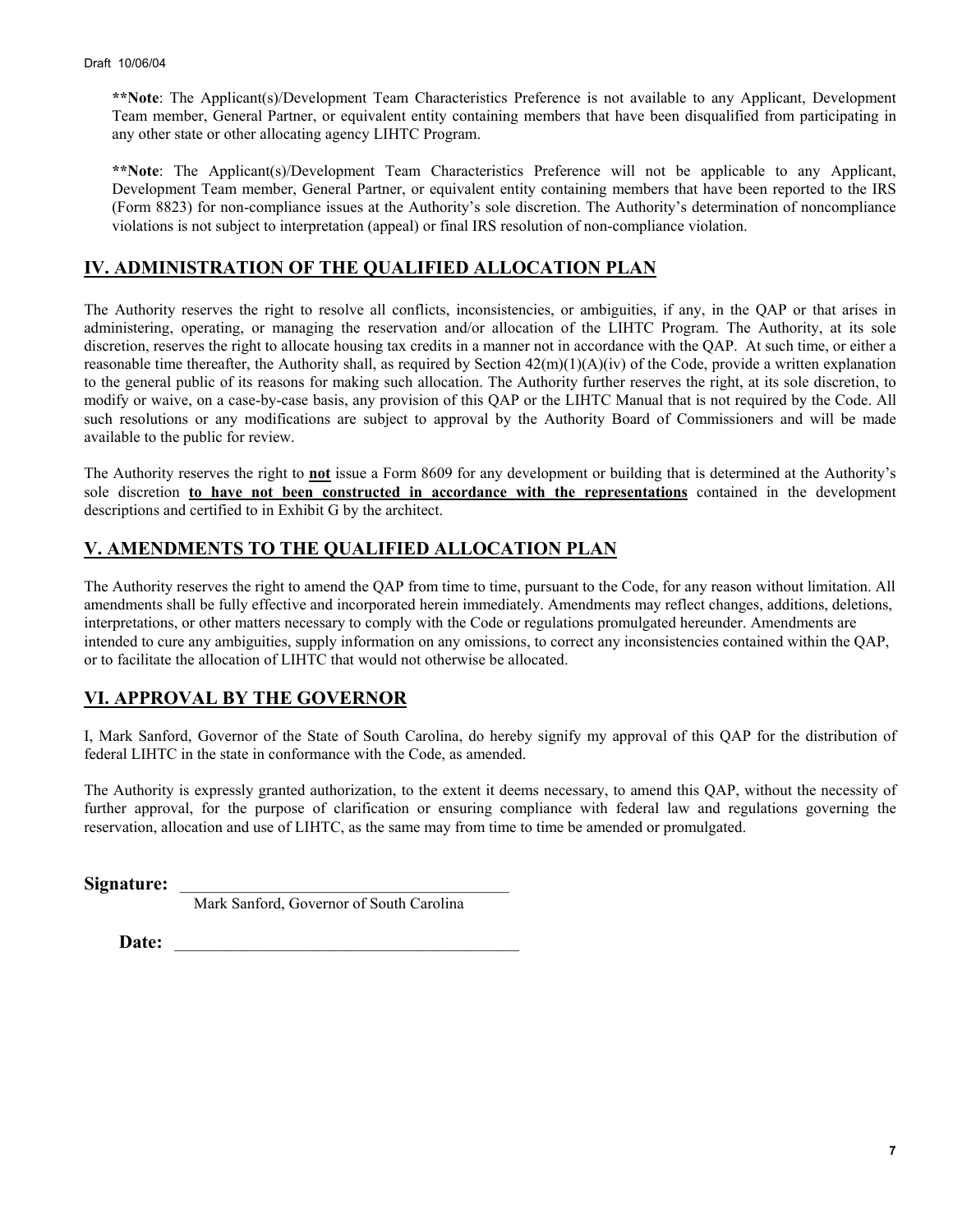# **I. PROGRAM ADMINISTRATION and PROCEDURES:**

### **Mission Statement and Goals:**

*The mission of the South Carolina State Housing Finance and Development Authority (the "Authority") is to promote and provide safe, decent, and affordable housing for the citizens of South Carolina (the "SC"). We expect the Applicants of all programs to follow appropriate environmental practices and requirements as well as to discourage urban sprawl when existing available sites have the necessary infrastructure – utilities, roads, schools, etc. – to be used for development.* 

The Authority, as the designated housing credit agency for the state, has the responsibility of administering the Federal Low Income Housing Tax Credit Program (the "LIHTC") established by the Tax Reform Act of 1986 and referenced as Section 42 of the Internal Revenue Code (the "Code"). The responsibilities of a housing credit agency are defined in the Code.

The Authority's goal is to utilize the allotment of LIHTC to the maximum extent possible for creating or rehabilitating existing properties into viable affordable housing developments. The LIHTC provides a financial incentive that offset initial capital development costs to qualified developments. It is the Authority's goal to ensure that proposed developments satisfy the necessity of providing basic, safe housing to the targeted population in the locality and to generate the annual revenue necessary to adequately support the annual operations and long-term maintenance to sustain financial health.

All program documents and administrative procedures described in the LIHTC Manual are incorporated by reference as additional requirements of the Qualified Allocation Plan (the "QAP"). The fact that an application is accepted for processing or that a development receives a reservation or allocation of tax credit dollars shall not be construed to be a representation or warranty by the Authority as to the feasibility, viability**,** or lack thereof, of any development.

The Authority web page provides general and historical information concerning the LIHTC Program. The web page address is: http://www.sha.state.sc.us/Programs/Rental/Tax\_Credit/tax\_credit.html. From time to time, the Authority will post bulletins or public notices to the web page in response to questions and other requested clarifications regarding the LIHTC Program. General program information may also be obtained by calling Laura Nicholson at (803) 734-1348, emailing *laura.nicholson@sha.state.sc.us*, faxing (803) 734-2390, or writing the Authority, LIHTC Program, 919 Bluff Road, Columbia, SC 29201.

### **General Guidelines:**

- **1. Fees** Payment of **all** fees must be in the form of a cashier's check made payable to the South Carolina State Housing Finance and Development Authority. All fees are nonrefundable.
- **2. Deadlines** Additional information requested by the Authority will be due within seven (7) business days from the date the information was requested.

### **3. Material Changes Prohibited**

- **a)** If, upon the submission of the Tier Two application, the Carry-over Allocation (the "CO") document, the Verification of Ten Percent (10%) Expenditure (the "10% Test") information or the Placed-in-Service (the "PIS") application, it is determined that the development is not substantially the same as the development described in the Tier One application, the development will not receive an allocation of LIHTC. The following changes are deemed to be material, and are not permitted.
	- **i.** General or Managing Partners (the "GP")
	- **ii.** \*Total number of LIHTC units
	- **iii.** \*Total number of units
	- **iv.** \*Number of bedrooms per unit mix
	- **v.** Special needs targeting
	- **vi.** \*Tenant mix (low-income/market rate)
	- **vii.** An increase in net rents from Tier One to Tier Two
	- **viii.** Site
- **b)** \*Changes in total number of LIHTC units, total number of units, number of bedrooms per unit mix, special needs targeting, and/or tenant mix (low-income/market rate) will be allowed between Tier One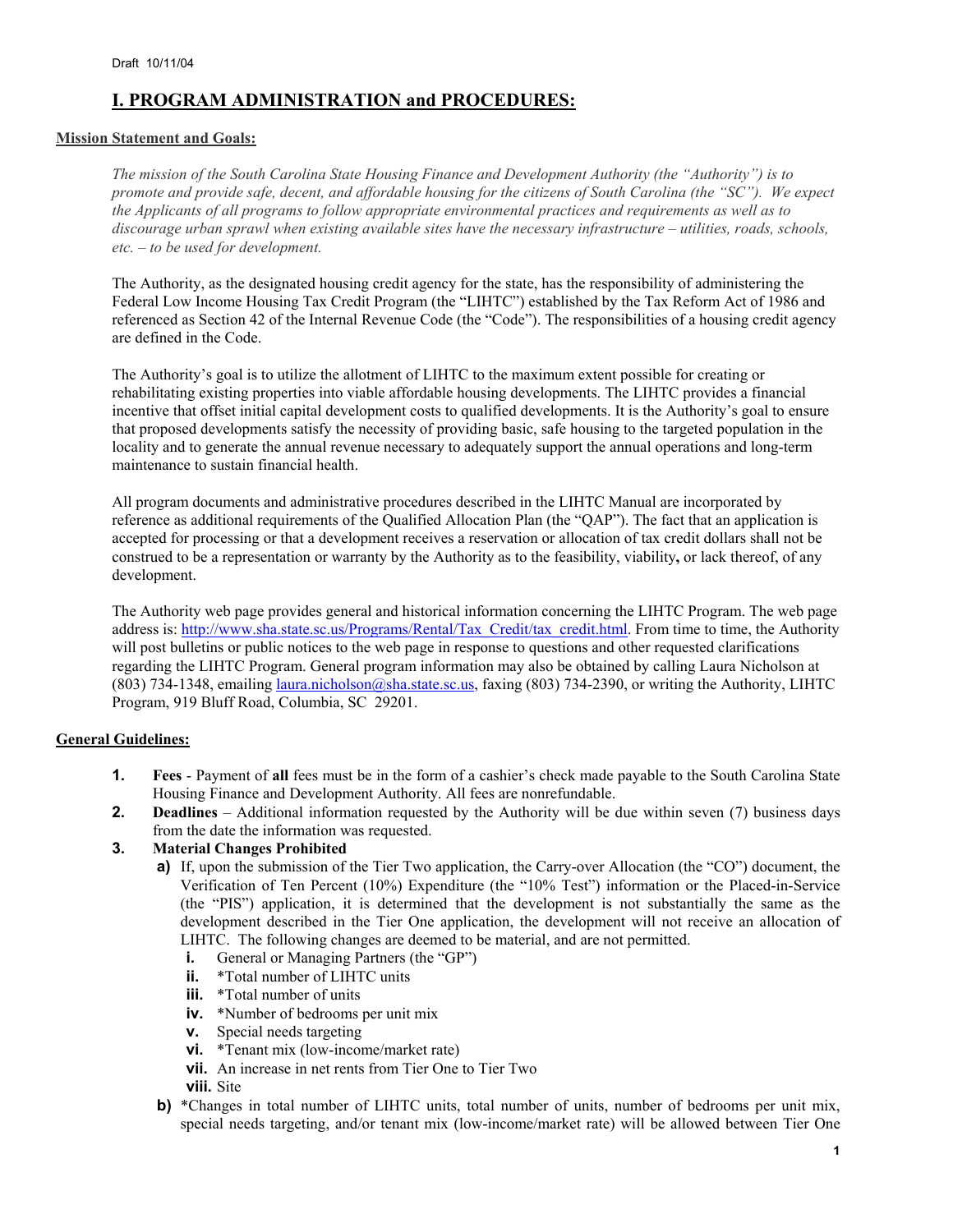and Tier Two submittal dates, if, and only if, the market analyst contracted by the Authority recommends such changes.

**c)** Changes in the number of buildings and units contained in each building will be allowed only if changes are required by local regulatory codes and those local regulatory codes have changed after the Tier One submittal deadline.

### **4. Transfers**

- **a)** Neither reservations nor COs are transferable without the prior written consent of the Authority. Examples of situations in which such consent may be given include, but are not limited to:
	- **i.** Death;
	- **ii.** Bankruptcy;
	- **iii.** Receivership; or
	- **iv.** Cessation of business operations of a GP.
- **b)** No change in the makeup or identity of GP in a partnership or its equivalent in a limited liability company are permitted without the prior written consent of the Authority. Without limitation, this prohibition includes indirect transfers through the admission of a "special limited partners" under a scheme that leads to the eventual exit of a GP or its equivalent in a limited liability company.
- **c)** LIHTCs allocated to developments whose ownership is altered in violation of this provision shall be subject to revocation by the Authority.
- **5. Fractional Rounding** Fractional units must be increased to the next whole unit.

### **6. ADA Requirements and Certification**

- **a)** The Authority will not offer an allocation to any development unless the Applicant submits, with its Tier Two application, a certification signed by an architect or professional engineer licensed to practice in SC, which states that the architect or engineer will review the plans and specifications of the proposed development to ensure that such plans and specifications will comply with the accessibility and other requirements of Section 504 of the Rehabilitation Act, the Fair Housing Amendments to the Civil Rights Act of 1968, the Americans With Disabilities Act, and any other applicable state or federal legislation.
- **b)** As part of its PIS application, a certification must be included which is signed by an architect or professional engineer licensed to practice in SC which contains an statement that the development has been constructed in accordance with the accessibility and other requirements of Section 504 of the Rehabilitation Act, the Fair Housing Amendments to the Civil Rights Act of 1968, the Americans With Disabilities Act, and any other applicable state or federal legislation, and that the development, as built, complies with U.S. Department of Housing and Urban Development (the "HUD") "*Fair Housing Act Design Manual"*.

### **Program Disqualification/Debarment:**

Any of the following actions will result in disqualification from participating for funding from any of the Authority administered programs for a period of three (3) years:

- **1.** Developments that receive CO under the program are expected to meet the 10% Test by the date specified in the CO document, and to be PIS by the Code deadline. Failure of a development to achieve either of these goals will disqualify the Applicant.
- **2.** All GPs of a limited partnership and the equivalent in a limited liability corporation that receive a CO are required to remain as a part of the Applicant until the development PIS. Exceptions due to death, bankruptcy, or cessation of business operations will be allowed. All other removals whether voluntary or involuntary will result in disqualification for all GPs in a limited partnership and the equivalent in a limited liability corporation. Any person or entity, including syndicators, that attempts to circumvent this provision, will be subject to disqualification.
- **3.** Failure to provide the Exhibit G certification or providing a false or inaccurate certification that a development meets the above standards when, in fact, it does not, will result in the disqualification of the Developer, the general contractor, and the architect. The Authority will also file of a complaint against the architect with the S.C. Department of Labor, Licensing and Regulation.

Any of the following actions will result in the <u>permanent debarment</u> from participating for funding from any of the Authority administered programs: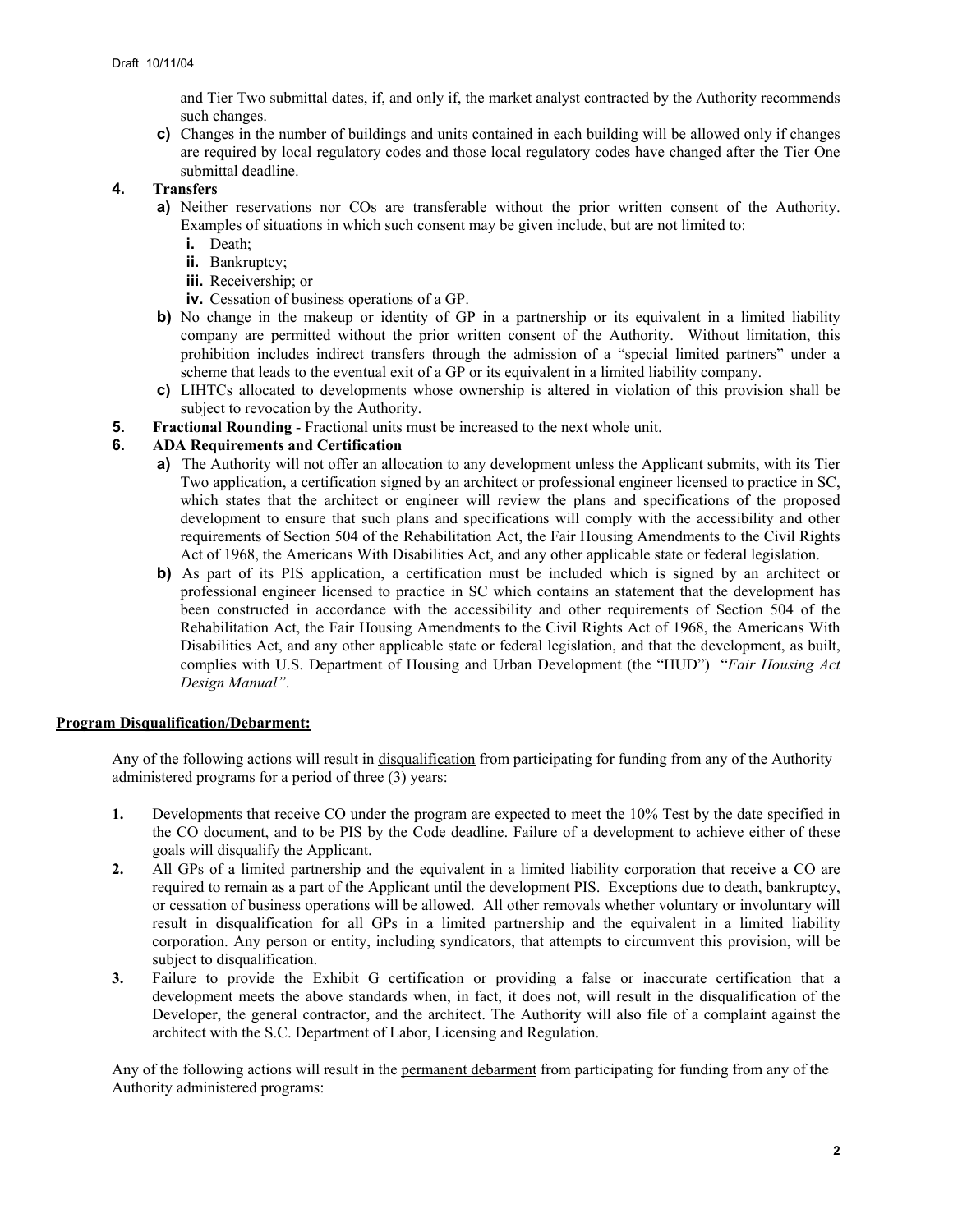- **1.** Any Applicant who provides false or misleading information to the Authority with regard to a development seeking LIHTC will be permanently debarred from further participation in the Authority's programs, in any capacity whatsoever, regardless of when such false or misleading information is discovered. Any reservation or CO obtained on the basis of such false or misleading information shall be void. Each Applicant shall be given written notice by the Program Director stating the reason for which the sanction of debarment was based.
- **2.** Any partnership formation and/or Developer agreement, whether written or otherwise, that attempts to circumvent Authority requirements will result in the permanent debarment of all parties involved from further participation in the Authority programs, regardless of when the violation is discovered.
- **3.** For nonprofit sponsored developments, if the requirement for continuous and ongoing material participation is breached, the nonprofit and all of its officers and directors shall be permanently debarred from future participation. In the event that the requirement for continuous and ongoing control over the development is breached, such breach will be reported to the IRS as noncompliance, and the nonprofit and all of its officers and directors shall be debarred.
- **4.** In the event the Authority determines communication has occurred without Authority consent or prior approval the Applicant and market analyst will be permanently debarred.
- **5.** Providing false or misleading information on Progress Reports will result in the permanent debarment of the development's Principals from further participation in the Authority's program.

### **Definitions:**

- **1. Applicant** As used in the context of the LIHTC program, (the "Applicant") includes each person, corporation, Developer, partnership, joint venture, association, or other entity that has an ownership interest in the entity that is the owner of the development for which the LIHTC application is submitted.
- **2. Developer** any individual or entity responsible for initiating and controlling the development process and ensuring that a material portion of the development process is accomplished.
- **3. Material Participation**  the regular, continuous and substantial involvement in the operation of the development throughout the compliance period, as defined by the Code.
- **4. Participants** the Applicant, owner, Developer, property management entity, consultants, or syndicators proposed to be involved with the development for which an application is submitted.
- **5. Principal** any Applicant, owner, Developer, guarantor, financial guarantor, or any other person, corporation, partnership, joint venture, association, or other entity, including any affiliate thereof, or any other person, firm, corporation, or entity of any kind whatsoever that either directly or indirectly receives a portion of the development fee (whether or not deferred) for development services and/or receives any compensation with respect to such development.
- **6. Related Parties** Notwithstanding anything to the contrary contained herein, the Authority will not reserve credits in an amount in excess of \$**1.8** million to any GP or Principal(s) of such GP, directly or indirectly. Applicants will be deemed to be related if any Principal of an Applicant is also a Principal in any other Applicant. The Authority's determination of "related parties" could impose limitations including the number of applications to be submitted and/or awarded. For the purpose of determining whether any person or entity is related to the Applicant or Principal, persons or entities shall be deemed to be related if the Authority determines that any relationship existed, either directly between them or indirectly through a series of one or more relationships (*e.g.,* if Party A has a relationship with Party B and if Party B has a relationship with Party C, then Party A is deemed to have a relationship with both Party B and C), at any time within five (5) years of the filing of the application for credits. In determining in any credit year whether or not an Applicant has a relationship with another Applicant with respect to any application for which credits were awarded in any prior year, the Authority shall determine whether or not the Applicants were related as of the date of the filing of such prior year application or within five (5) years prior thereto and shall not consider any changes in relationships subsequent to such date. The following is a *partial* list of relationships that are deemed to be substantial:
	- **a)** The persons are members of the same immediate family (including without limitation, a spouse, children, parents, grandparents, grandchildren, siblings, uncles, aunts, nieces and nephews); or
	- **b)** The entities have one (1) or more common GP or members (including related persons and entities), or the entities have one (1) or more common owners; or
	- **c)** The entities are under the common control (e.g., the same person or persons and any related persons serve as a majority of the voting members or the boards of such entities or as chief executive officers of such entities) of one (1) or more persons or entities (including related persons and entities); or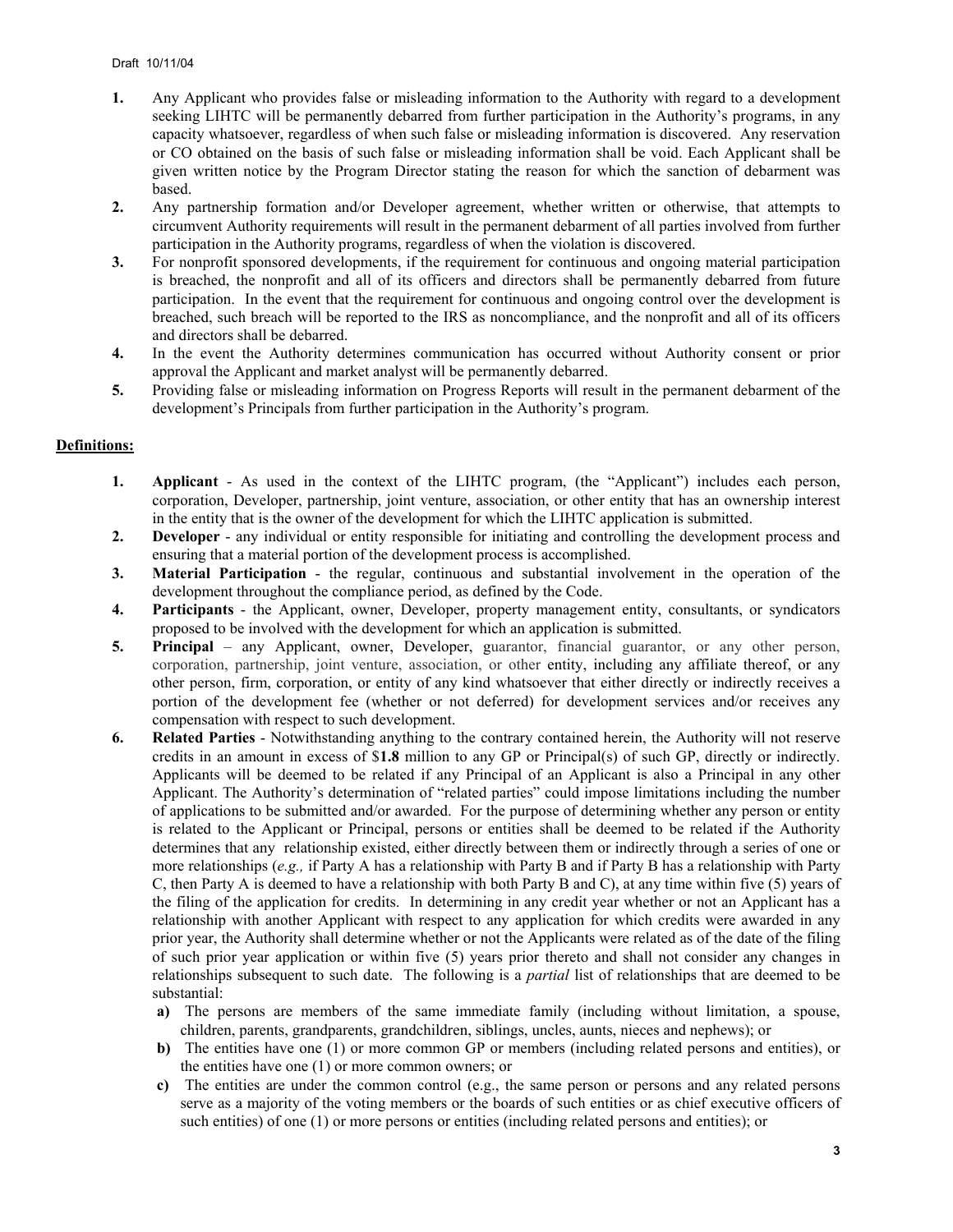- **d)** The person is a GP or member in the other entity or is an owner (by himself or together with any other related persons and entities) of a five percent (5%) or greater ownership interest in the entity); or
- **e)** The entity is a GP or member in the other entity or is an owner (by himself or together with any other related persons and entities) of a five percent (5%) or greater ownership interest in the entity); or
- **f)** The person or entity is otherwise controlled in whole or in part, by the other person or entity.

A Limited Partner (the "LP") or other similar investor shall not be determined to be a Principal and shall not be excluded unless it is determined that such LP or investor will, directly or indirectly, exercise control over the Applicant or participate in matters relating to the ownership of the development substantially beyond the degree of control or participation which is usual and customary for a LP or other similar investor with respect to the development for which an application is submitted.

### **The above examples do not represent an all-inclusive listing of those relationships that may be determined to be considered as "Related Parties". The Authority will make a determination as to whether or not a particular relationship is deemed to be a violation of this policy. The determination made by the Authority in response to such request shall be final.**

Each Applicant and Principal shall execute a certification detailing all related party facts and submit all relevant documents to the Authority as shall be required to determine compliance with the above provisions.

An **"Identity of Interest"** is considered to exist if any of the following conditions exist:

- When there is any financial interest of the Applicant, Principal, owner and any other member of the development team.
- When one or more of the officers, directors, stockholders, members, or partners of the Applicant, Principal, or owner is also an officer, director, stockholder, member, or partner of any other member of the development team.
- When any officer, director, stockholder, member or partner of the Applicant, Principal, or owner has any financial interest whatsoever in any other member of the development team.
- When any other member of the development team advances any funds to the Applicant, Principal, or owner.
- When any other member of the development team provides and pays, on behalf of the Applicant, Principal, or owner, the cost of any architectural services or engineering services other than those of a surveyor, general superintendent, or engineer employed by any other member of the development team in connection with its obligations under its contract with the Applicant, Principal, or owner.
- When any other member of the development team takes stock or any interest in the Applicant, Principal, or owner entity as part of the consideration to be paid him/her.
- When any relationship exists which would give the Applicant, Principal, or owner or any other member of the development team control or influence over the price of the contract or the price paid to any other member of the development team or to a subcontractor, material supplier or lessor of equipment.
- When there exist (or come into being) any side deals, agreements, contracts, or undertakings entered into or contemplated, thereby altering, amending, or canceling any of the required application or closing (should there be a closing) documents.

# **II. LIHTC ALLOCATION CEILING: LIMITS and CATEGORIES**

### **LIHTC Allocation Ceiling:**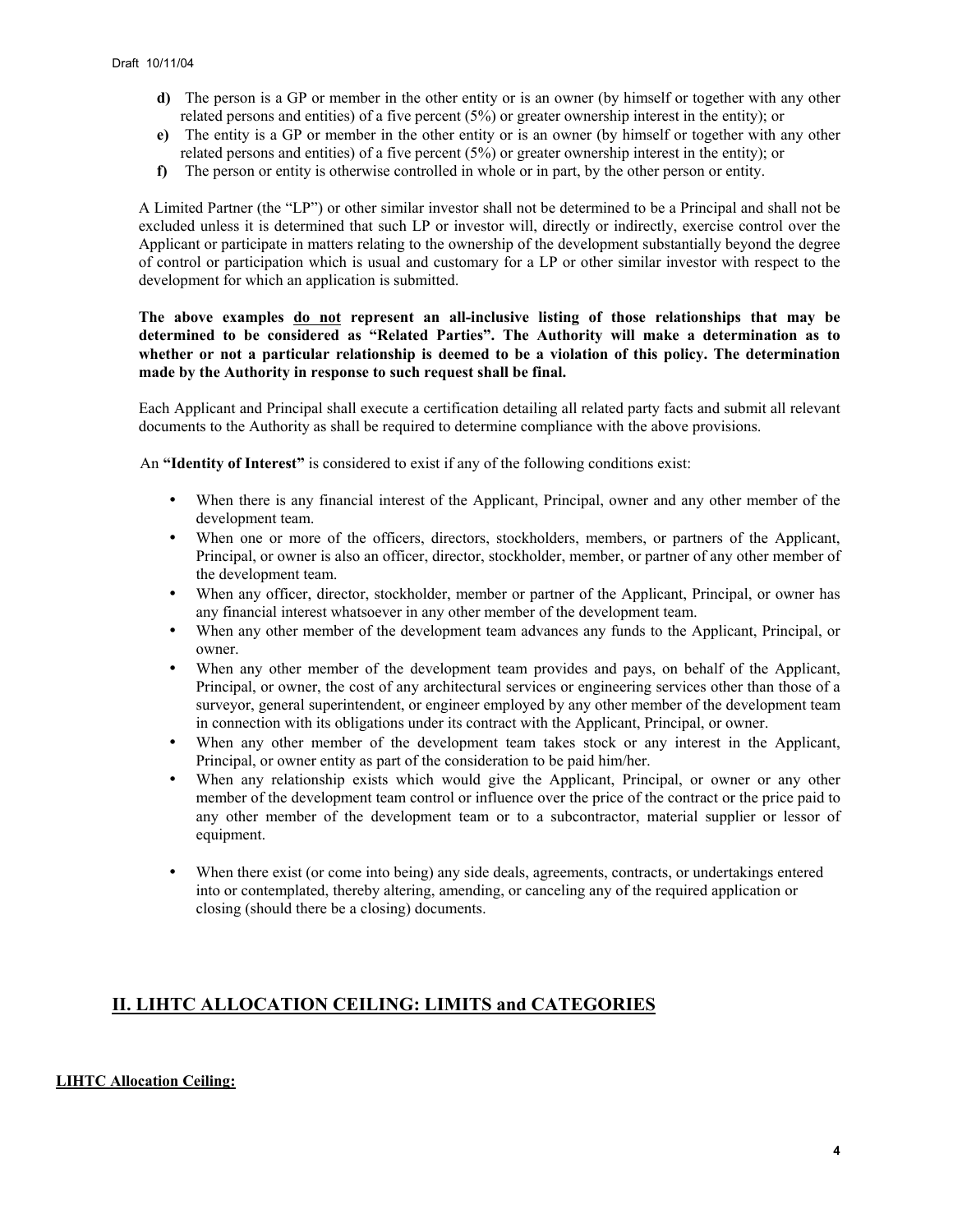The amount of LIHTC available in SC in each calendar year reflects the sum of the amounts allowed under IRC Section  $42(h)(3)(C)$ . This amount may be increased by returned tax credits from prior years, tax credits allocated from the National Pool or by new legislation increasing the amount of LIHTC distributed to each state. The Authority reserves the right to withhold such credits from allocation as it deems advisable.

**Return of Credits and Returned Credit Allocation Procedures** - Allocations of credit may only be returned in accordance with applicable U.S. Treasury Regulations on a date agreed upon by the Authority and the Applicant. Amounts that are not accepted or are returned will be made available as follows:

- Amounts awarded in the competition and returned prior to December 1 will be offered to qualified developments submitted in the annual tax credit funding cycle that are capable of meeting CO requirements. Reservations of returned amounts will be offered to developments in the order in which they appear on the waiting list if the amount offered is at least ninety percent (90%) of the credit amount for which the development is qualified. If no development can be funded to at least ninety percent (90%) of its qualified amount, such amounts shall be carried forward to the following tax credit year. LIHTC developments receiving a reservation of credits at a later date in the year will be required to meet all CO qualifications by December 31.
- Any amounts returned after December 1 will be carried forward into the next tax credit year.

### **Cap for Single Applicant/ Related Parties/ Principal/ Owner:**

- **a)** The Authority will not allocate more than \$1.8 million in LIHTC's to a Principal involved with multiple developments (see "Definitions" on page 5).
- **b)** In the event a Principal exceeds the limitation, the tax credit award to that Principal's development with the lowest Preference will be reduced so that the limitation is not exceeded. That development will only be awarded a reservation if the LIHTC amount, as calculated by the Authority, is at least ninety percent (90%) of the unreduced amount that the development would have otherwise received.
- **c)** Regardless of the percentage of participation a Principal has in the development, one hundred percent (100%) of the development's LIHTC reservation will count toward the limitation per Principal.
- **d)** A Principal may not be associated with or submit more than five (5) applications/developments.

### **Categories:**

### **1. General and Rural Housing Service**

- **a)** In order to qualify to compete in this category, the Applicant must:
	- **i.** Be qualified to do business in the SC, as evidenced by providing a "Certification of Good Standing" from the South Carolina Secretary of State's Office.
	- **ii.** Must have experience in LIHTC development or other successful multifamily rental development of at least forty-eight (48) units or two (2) developments of at least twenty-four (24) units. "Experience in LIHTC development or other successful multifamily rental developments of at least forty-eight (48) units," means coordinating the development team in planning, financing and constructing a development through receipt of Certificates of Occupancy and reaching stabilized occupancy.
	- **iii.** The proposed development must have been selected for RHS 515 funding within the past two (2) fiscal years as evidenced by a letter from the RHS State Multifamily Housing Director.

### **2. Eligible Nonprofit Organizations**

- **a)** A minimum of ten (10%) percent of the state LIHTC ceiling is reserved for the exclusive use of eligible nonprofit organizations.
- **b)** In order to compete within this category:
	- **i.** The nonprofit organization(s) must be a SC based tax-exempt organization(s) under Section  $501(c)(3)$  or  $501(c)(4)$  of the Code. A SC based tax-exempt organization is defined as:
		- **1.** An entity that has and has had a base of operations in SC for at least two (2) years including offices and full-time staff.
		- **2.** An entity that has full-time staff whose responsibilities include the development of housing in SC.
		- **3.** The nonprofit organization must be qualified to do business in SC, evidenced by providing a "Certification of Good Standing" from the South Carolina Secretary of State's Office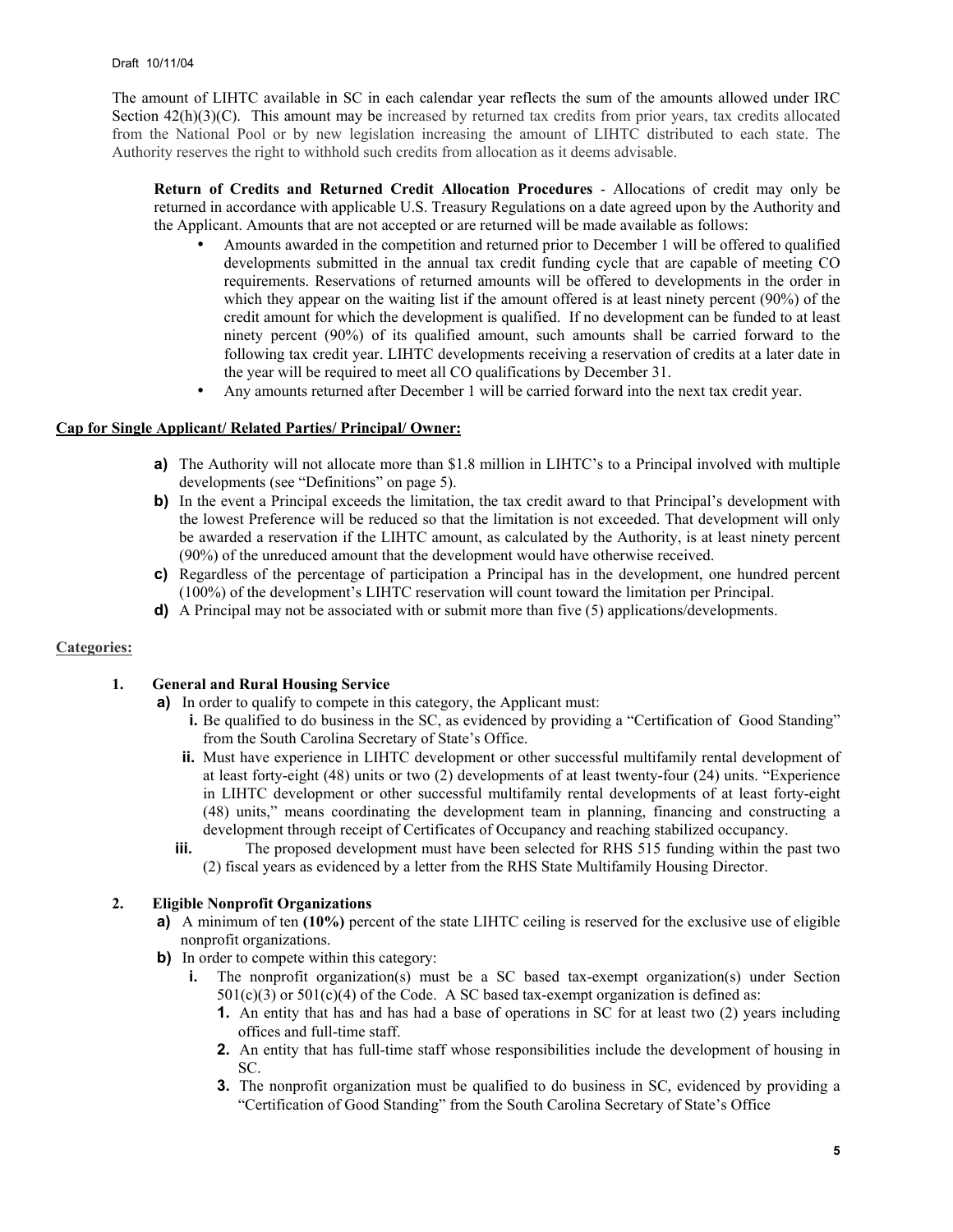- **4.** Entities that are registered with the South Carolina Secretary of State as a nonprofit, but whose staff works and lives in another state, does not meet the definition of a SC based tax-exempt organization.
- **ii.** The nonprofit organization(s) must have among its exempt purposes the fostering of low-income housing.
- **iii.** The nonprofit organization(s) must also meet the requirements for material participation contained in Section 469 of the Code.
	- **1.** Each nonprofit must submit a narrative statement, certified by a resolution of the nonprofit's Board of Directors, describing the nonprofit's plan for material participation during the development and compliance period.
	- **2.** The Authority will review the narrative statement to determine whether the participation of the nonprofit in the ongoing operation of the development will be deemed material. Such determination shall be made in the sole discretion of the Authority.
	- **3.** For participation to be deemed material it must be continuous and ongoing throughout the compliance period.
	- **4.** In the event that the requirement for continuous and ongoing material participation is breached, such breach will be reported to the IRS as noncompliance.
- **iv.** If the ownership entity of the development is a limited partnership, the GP must either be nonprofit entities or their wholly owned single-asset entity subsidiaries.
- **v.** If the ownership entity of the development is a limited liability company, the managing member(s) (having similar powers to a GP in a limited partnership) must be comprised of nonprofits. The nonprofit GP of the limited partnership or its equivalent in a limited liability company may be an association or alliance of two or more eligible nonprofit organizations, but may not contain any forprofit members or Principals.
- **vi.** The qualified nonprofit organization(s) must retain one hundred percent (100%) of the developer fee, exclusive of a consultant fee not to exceed \$35,000. Fees paid by the nonprofit to third party development consultants, evidenced by the cost certification, must not exceed \$35,000. The consultant fee must be for legitimate and necessary consulting services.
- **vii.** The nonprofit organization must be qualified to do business in SC, evidenced by providing a "Certification of Good Standing" from the South Carolina Secretary of State's Office.
- **viii.** The nonprofit organization must have experience in LIHTC development or other successful multifamily rental development of at least forty-eight (48) units or two (2) developments of at least twenty-four (24) units. "Experience in LIHTC development or other successful multifamily rental developments of at least forty-eight (48) units," means coordinating the development team in planning, financing and constructing a development through its receipt of Certificates of Occupancy and reaching stabilized occupancy.
- **ix.** At least one of the nonprofit GPs, or its equivalent in a limited liability company, must have placed in service and materially participated in at least two (2) LIHTC developments located in SC. The qualified nonprofit organization(s) must not be affiliated with or controlled by a for-profit organization and no staff member, officer or member of the board of directors of such qualified nonprofit organization(s) will materially participate, directly or individually in the proposed development as a for-profit entity.
- **c)** Joint ventures between a for-profit entity and a nonprofit entity are not eligible within the Nonprofit category.
- **d**) Only the nonprofit organization(s) that is (are) the GP, or their functional equivalent(s) in a LLC, shall be permitted to exercise substantial and ongoing continuous control over the application submission process and over the subsequently produced development. All functions and responsibilities normally performed or undertaken by a GP must be performed by the nonprofit GP. No LP or other investor shall be permitted to exercise control, either directly or indirectly over the nonprofit GP or to participate in matters relating to the ownership or operation of the development beyond the degree of participation that is usual and customary for LP.

#### **Combination with Other Authority-Administered Programs:**

### **1. State HOME Funds**

- **a)** State HOME funds in an amount not exceeding \$5 million will be available in the LIHTC competition.
- **b)** The maximum state HOME award any one (1) development can request is \$500,000.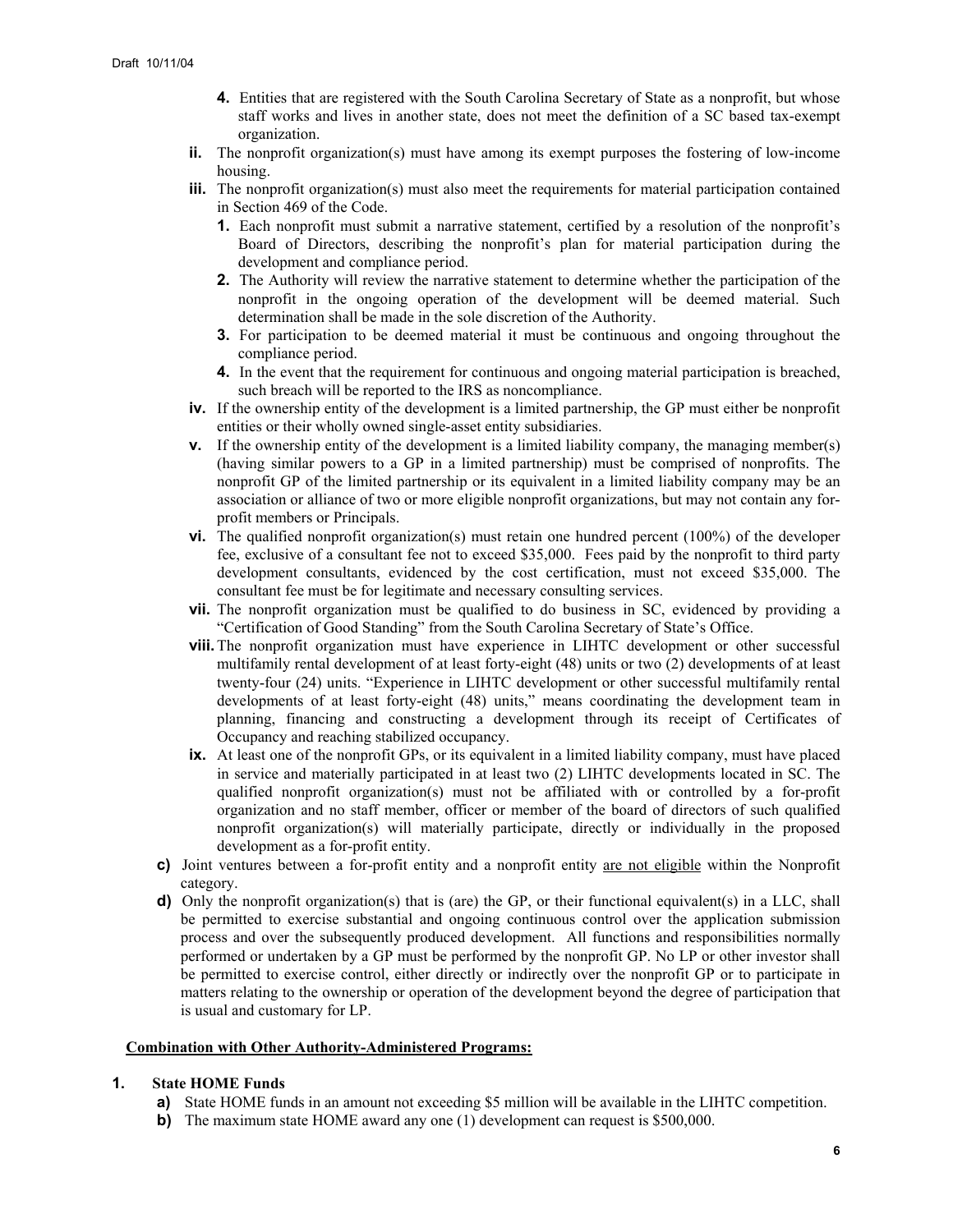- **c)** State HOME funds can be applied for and combined with LIHTC only in conjunction with the LIHTC Program application competition.
- **d**) State HOME funds may be awarded to any LIHTC development if, and only if, at least fifty percent (50%) of the development's total units are rent-restricted based on the fifty percent (50%) Adjusted Median Income (the "AMI") rent calculations.
- **e)** Only one state HOME award will be allocated per development.
- **f)** LIHTC will not be allocated to any development that applies for state HOME funds but does not receive a state HOME award.
- **g)** LIHTC will not be awarded to developments that apply for state HOME funds if the proposed development will necessitate permanent relocation of tenants.
- **h)** In order to receive a reservation of LIHTC in conjunction with state HOME funds, each of the following provisions are applicable:
	- **i.** All 2001 state HOME and earlier awards must be officially closed out; and
	- **ii.** All 2002 state HOME awards must have a minimum of seventy-five percent (75%) of the funds drawn down or seventy-five percent (75%) of the development completed; and
	- **iii.** All 2003 state HOME awards must have a minimum of fifty percent (50%) of the funds drawn down or fifty percent (50%) of the development completed; and
	- **iv.** All 2004 state HOME awards must have a minimum of twenty-five percent (25%) of the funds drawn down or twenty-five percent (25%) of the development completed.

# **III. TIER ONE APPLICATION PROCESS (SITE STANDARDS)**

### **Application Submission Procedures:**

- **1. Completed Tier One Application** All pages of the Tier One application must be completed and the application certification page executed. All required signatures must be originals. Faxes will not be accepted. The Authority reserves the right to determine whether any omissions in the Tier One application or required documentation is material or non-material for purposes of the satisfaction of the criteria.
- **2. Tier One Fee** A **\$500** fee is due at the time of the Tier One application submittal.
- **3. Certification for Development Rejection Form** The Applicant consents to the Authority's review of its application to determine whether or not it meets requirements, and agrees that a determination made that an application fails to meet requirements is final and is not subject to further appeal (**Form 1**).
- **4. Environmental Certification Form**  The Applicant will be required to complete and execute an Environmental Certification (**Form 2**) that provides the Authority with information regarding floodplains, wetlands, etc. that may be located on, adjacent, or near the development site. The Environmental Certification is for the LIHTC program only and not meant to replace any environmental certifications or requirements that may be required by the state HOME program.
- **5.** Development Narrative The Authority requires a description of:
	- **a)** The current use of the site;
	- **b)** All development and unit amenities;
	- **c)** Older person amenities, if applicable;
	- **d)** Number of units to receive rental assistance and the type of assistance;
	- **e)** Utilities to be used and if tenant or owner will be responsible;
	- **f)** Proposed supportive services, if applicable;
	- **g)** Furnishings, if applicable; and
	- **h)** Identification and proximity of services available to the proposed site, including transportation services.
		- **i.** For developments located within one (1), two (2), or three (3) miles by public paved road to at least three (3) services appropriate to its tenant population:
			- **1.** A map must be included with the Tier One application identifying the development site and the location of services
			- **2.** Written directions from the site to each service
			- **3.** The services must be identified by name on the map and in the written directions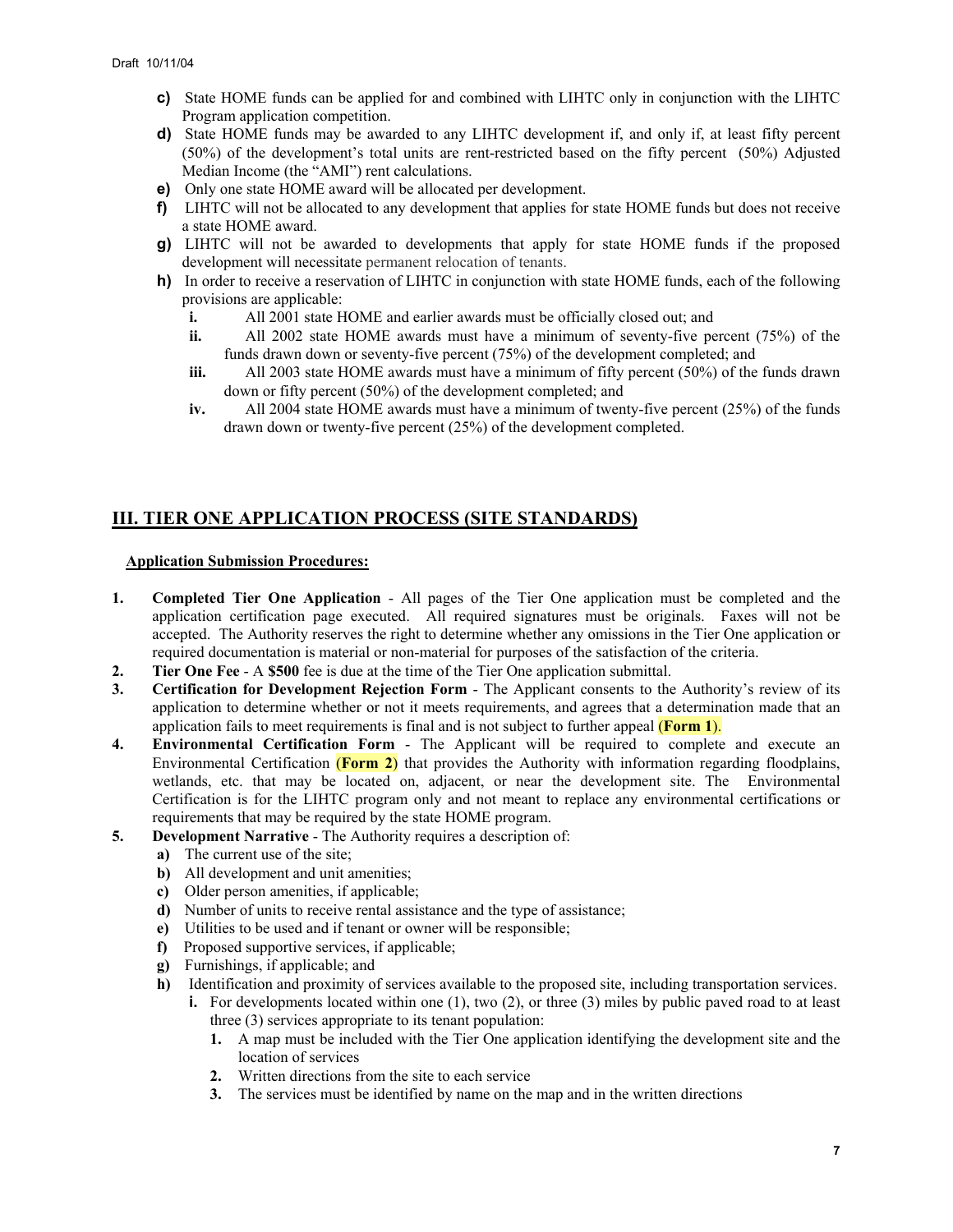- **6. Site Control Documents** At the time of the Tier One application submittal, the Applicant must have site control. The Applicant must show evidence of site control by having one of the following executed documents:
	- **a)** The Applicant holds title to the site on which the development will be constructed by a properly executed and recorded deed; or
	- **b)** The Applicant has an executed purchase option (the Authority will not accept options on other options) with date certain performance; or
	- **c)** The Applicant has an executed purchase contract with date certain performance; or
	- **d)** The Applicant has an executed ninety-nine (99) year land lease or option on a long-term lease; or
	- **e)** With the exception of **a)** above, the Applicant must also submit a copy of the current deed recorded for the site in order to verify the seller.
- **7. Site Suitability Determination and General Site Information** The Applicant must provide:
	- **a) Labeled photographs** (or color copies) of the proposed development site and all adjacent properties
	- **b)** A **map clearly identifying the exact location** of the development site
	- **c)** A **map with directions** to the development site from 300-C Outlet Point Blvd., Columbia, S.C. 29210
	- **d)** A **site plan** that shows how the development is to be built. This plan must indicate the placement of buildings on the site, parking areas, sidewalks, planned landscaping, amenities, easements, trash dumpsters, buffers, etc.
	- **e) Schematic Site plan** must show the site boundaries and include the location of any streams, ravines, gullies, drainage problems or other construction deterrents. All utility locations such as water, sewer, gas, electric, and phone lines must be shown, however, if these services are not currently located at the site then the plan must reflect the distances from the required services. A current **aerial photograph** could be used in conjunction with this requirement.
	- **f) Preliminary Development Plans** Plans must include the front, rear and side elevations of the buildings as well as detailed unit floor plans for each bedroom size. All required plans must be presented in a format that will fit in a 3-ring binder, neatly folded if necessary, and utilize a scale in which one inch (1") equals one hundred feet (100') or less.
	- **g)** A **USGS** t**opography map** of the site that clearly identifies the site contour lines at twenty (20) foot intervals or less.

All required plans and maps must be presented in a format that will fit in a 3-ring binder, neatly folded if necessary, and utilize a scale in which one inch (1") equals 100 feet (100') or less.

### **Application Review:**

#### **1. Internal Completeness Review**

- **a)** Tier One applications will be reviewed for completeness after the submittal deadline. The Authority will make the final determination if applications are complete. The Authority has the right to request additional information if necessary.
- **b)** If an application is missing five (5) or less documents the Authority will allow up to seven (7) business days for the missing documents to be provided along with a penalty fee of \$1,000 per business day.
- **c)** If an application is missing six (6) or more documents the application will be disqualified.
- **d)** If the application is not submitted as outlined in the LIHTC Manual, the application will be disqualified.

#### **2. Site Review**

- **a)** Authority staff or contract consultants will conduct evaluations for each Tier One application site.
- **b)** If the Authority determines any detrimental site characteristics exist on, adjacent to, or within unallowable distances from the site, the Authority may reject the application.

It is the objective of the Authority to select the best available sites for those developments best satisfying the general guidelines of this LIHTC Manual and the QAP. The determination of detrimental site characteristics should not be construed as a finding that a site is not a buildable site under any circumstances.

### **Market Study:**

Market analysts under contract with the Authority will be given information from the Tier One application to conduct market evaluations for each site. Third-party market studies will be commissioned by the Authority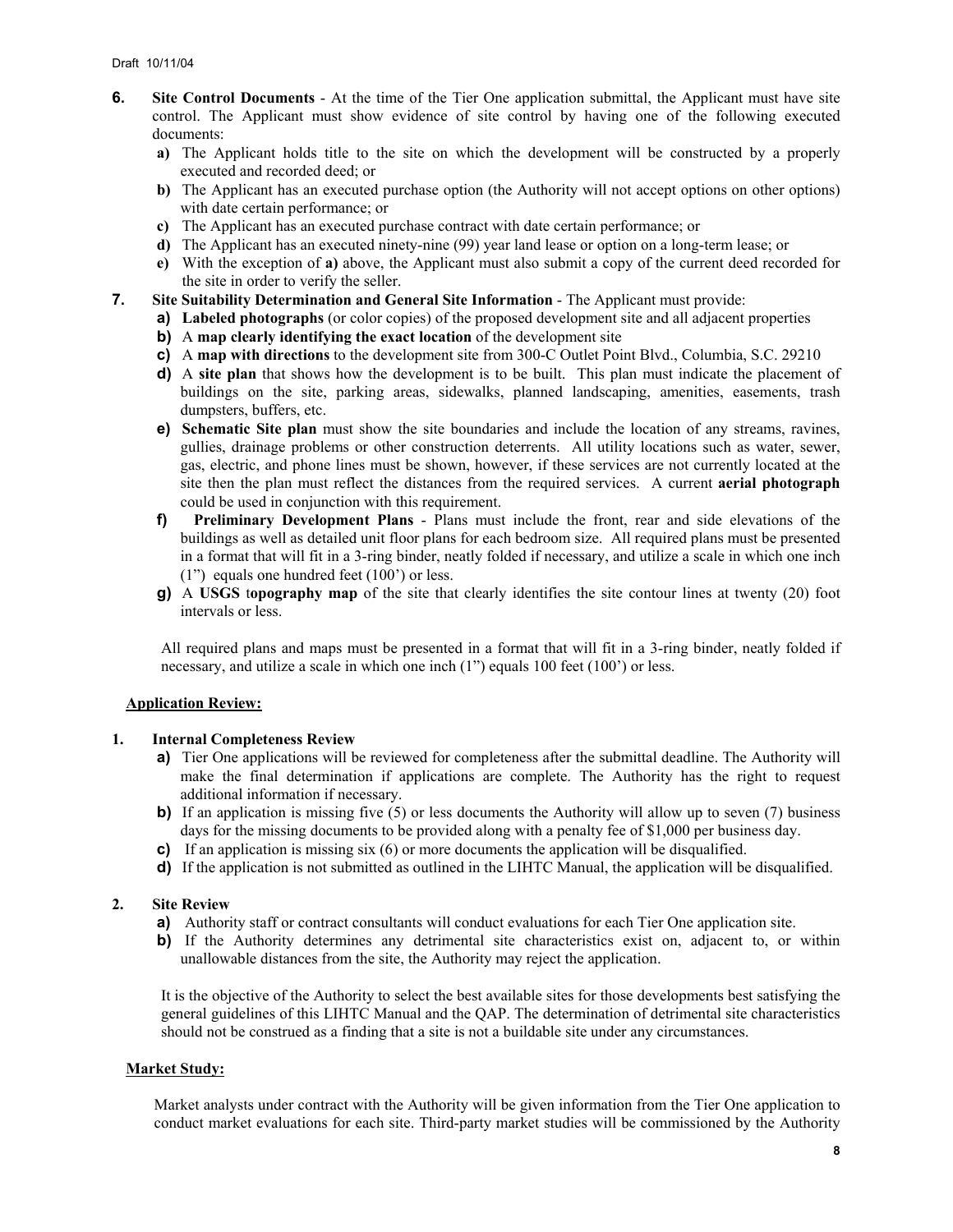for the LIHTC competition and the Applicant will be required to submit a cashier's check in an amount to be determined made payable to the Authority by the due date. If the market study fee is not paid by the due date, the Tier One application will be disqualified from the competition.

Under no condition should there be any contact between the market analyst and the Applicant concerning the market study.

- **a)** A market analyst or company will be assigned market studies to complete. Market studies must conform to the requirements in **Exhibit S** and will become property of the Authority.
- **b)** Upon receipt of a developments market study:
	- **i.** Authority staff will review all market studies.
	- **ii.** If a market analyst recommends alterations to a development, the Authority will notify the Applicant in order to discuss those recommendations. Within five (5) business days the Applicant must submit in writing to the Authority that they have reviewed and revised their development based on the market study recommendations. If alterations were recommended, the Applicant must include an explanation of the alterations made to the development. If the Applicant chooses to ignore the recommendation(s), a statement justifying why will be required.
	- **iii.** If a market analyst concludes that a market does not exist for a development as proposed and that there are no changes that will reverse that conclusion, the application will be disqualified from the competition.
	- **iv.** The market analyst will submit a written response to the Authority as to their comments about a development's alterations or lack of alterations.
	- **v.** The Authority will consider the market study, the market, marketability factors, and any additional information available to determine if an acceptable market exists for a development as proposed. The Authority is not bound by the conclusions or recommendations of the market analysts and reserves the right to disqualify any application in the competition if it determines an acceptable market does not exist.

### **Tier One Notification:**

**Final Determination** – Based on the outcome of the internal completeness review and unless otherwise notified, the Authority will inform the Applicant of each Tier One application whether the development will be invited to participate in the Tier Two application process.

**Appeals** - There will be no appeals under any circumstances of the Authority's determinations in the Tier One application review.

# **IV. TIER TWO APPLICATION PROCESS**

#### **Application Submission Requirements:**

One (1) original hard copy of the Tier Two application and all applicable attachments, exhibits, certifications, opinions, fees, etc. must be submitted for each development. The only Tier Two applications that will be accepted must be:

- **1.** For the same Tier One site that received a reservation notification.
- **2.** From the same Tier One Applicant.
- **3.** Typed and submitted in a three-ring binder.
- **4.** Organized using tabs corresponding to Exhibit A -Tier Two application Checklist provided.
- **5.** If state HOME funds are being applied for in conjunction with the LIHTC competition, an additional hard copy of the application and all applicable attachments, exhibits, certifications, opinions, fees, etc., must be provided.

#### **Application Submission Procedures:**

**1. Completed Tier Two Application** - All pages of the Tier Two application must be completed and the application certification page executed. All required signatures must be originals. Faxes will not be accepted. The Authority reserves the right to determine whether any omission in the Tier Two application or required documentation is material or non-material for the satisfaction of Preference criteria.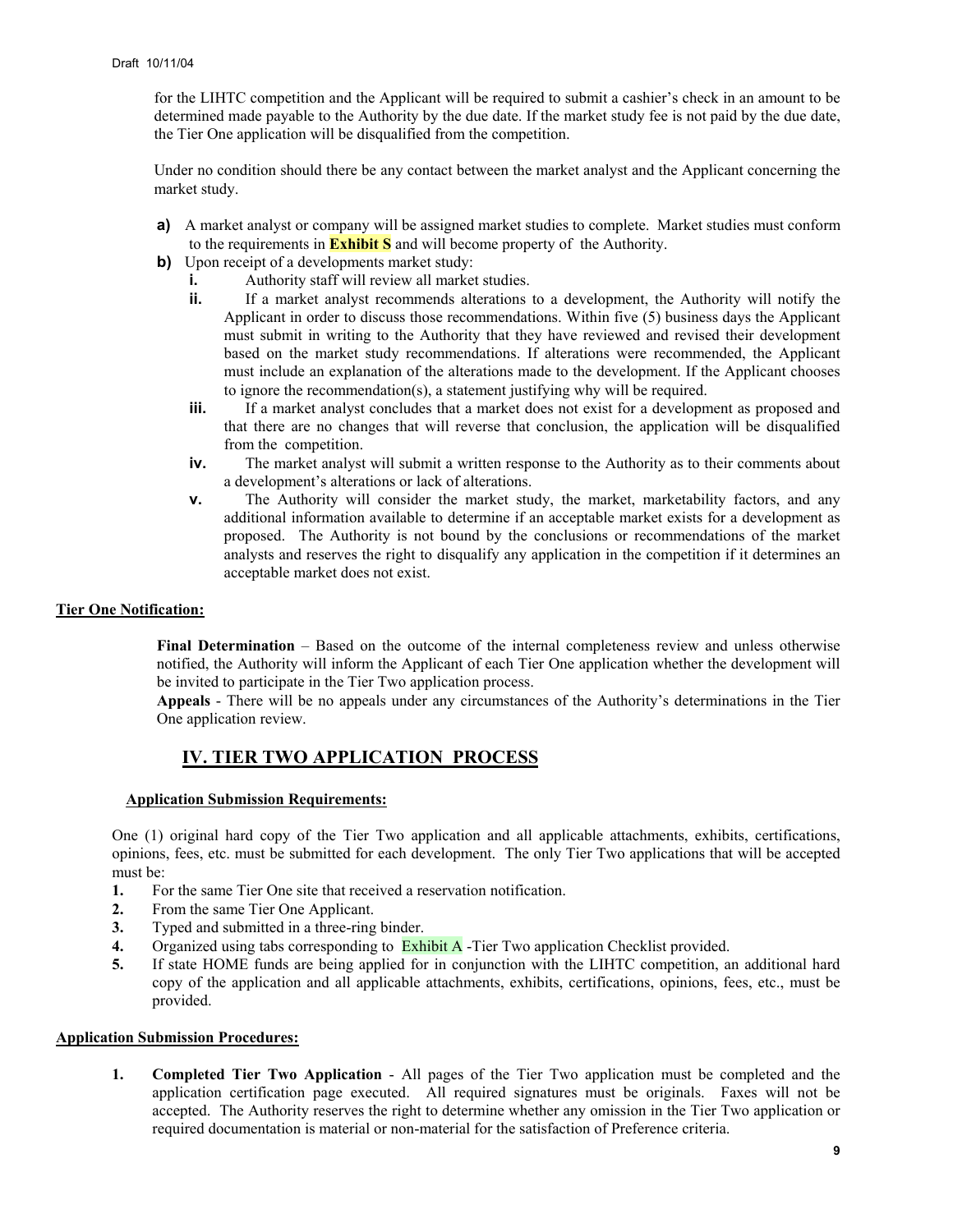- **2. Tier Two Fee** A **\$3,000** Tier Two fee is due at the time of application submittal.
- **3. Site Control -** A notarized letter from the Applicant stating there has been no change in site control since the Tier One application submittal is required.
- **4. Zoning**  The Applicant must provide evidence that the land use requirements for each site on which the development will be located allows for the proposed development. This evidence should verify that the proposed development site meets the local zoning or land use restrictions.
- **5. Acquisition with Rehabilitation Requirements**
	- **i.** A termite inspection report for each building.
	- **ii.** Preliminary plans showing all proposed changes to existing buildings, parking, utilities, etc.
- **6. Physical Needs Assessment Report (PNA)** A unit-by-unit PNA prepared by a third party independent licensed engineer or architect is required. The assessment must include a detailed list of the immediate needed repairs as well as the costs of the immediate needed repairs. All repairs listed in the PNA must be needed and necessary repairs. Additionally, the remaining "useful life" of major systems including the HVAC, electrical, plumbing, and roofing must be estimated. Major systems that have been replaced within the past seven (7) years are not allowable rehabilitation expenditure items for meeting the **\$12,000** in hard construction costs per unit requirement. The overall structural integrity of each existing building must also be addressed. Those developments that do not reflect at least **\$12,000** per unit hard construction costs will be disqualified for LIHTC consideration. If the PNA represents needed repairs in excess of **\$12,000** per unit, then the application must reflect the higher rehabilitation costs.
	- **a)** Developments applying in the RHS category may submit the rehabilitation assessment utilized by RHS.
	- **b) Exhibit R** must be submitted along with the PNA.
	- **c)** Adaptive reuse developments are not required to submit a PNA.
- **7. Relocation Certification and Tenant Profile Form** Developments must minimize the displacement of low-income households.
	- **a)** No more than fifty percent (50%) of the existing tenants may be displaced temporarily.
	- **b)** No more than ten percent (10%) of the existing tenants are allowed to be displaced permanently.
	- **c)** Should permanent or temporary displacement occur, a relocation plan must be furnished with the application describing how the tenants will be relocated and the costs and source of relocation expenses (**Form 3**).
	- **d)** Developments involving permanent relocation of tenants are discouraged and will only be considered for LIHTC with a relocation plan for the ten percent (10%) displaced acceptable to the Authority are allowed.
- **8. Opinions, Certifications and Exhibits** All opinions, certifications and exhibits submitted by attorneys, the Applicant, or other professionals must be based on an independent investigation into the facts and circumstances surrounding the proposed development. All opinions, certifications, and exhibits must be in the form specified by the Authority. **Applications will be disqualified if an opinion, certification, or exhibit has been materially altered, amended, or changed.** Changes in professionals hired by the Applicant, i.e. attorneys, architects, and certified public accountants are permissable; however, the new professionals must adhere to the original certifications made by previous professionals.
- **9.** Attorneys, architects, and certified public accountants must be third party independent professionals and be licensed to practice their professions in SC.

### **Application Review:**

### **Internal Completeness Review**

- **a)** Staff will review all applications for completeness, Applicants will be notified in writing of any documents that are missing/incomplete and given seven (7) business days to submit those documents.
- **b)** Applications with five (5) or less missing/incomplete documents will be assessed a \$1,000 per business day penalty fee. If any missing/incomplete documents to be resubmitted are not received by the seven (7) business day deadline, the application will be disqualified.
- **c)** Applications that have six (6) or more missing/incomplete documents will be disqualified.
- **d)** Any documents that are determined to be missing and/or incomplete and are identified as documents needed for a Preference consideration may be accepted but will not receive Preference.

**Mandatory Design Criteria – The following mandatory design criteria must be included at no extra** cost to the tenants: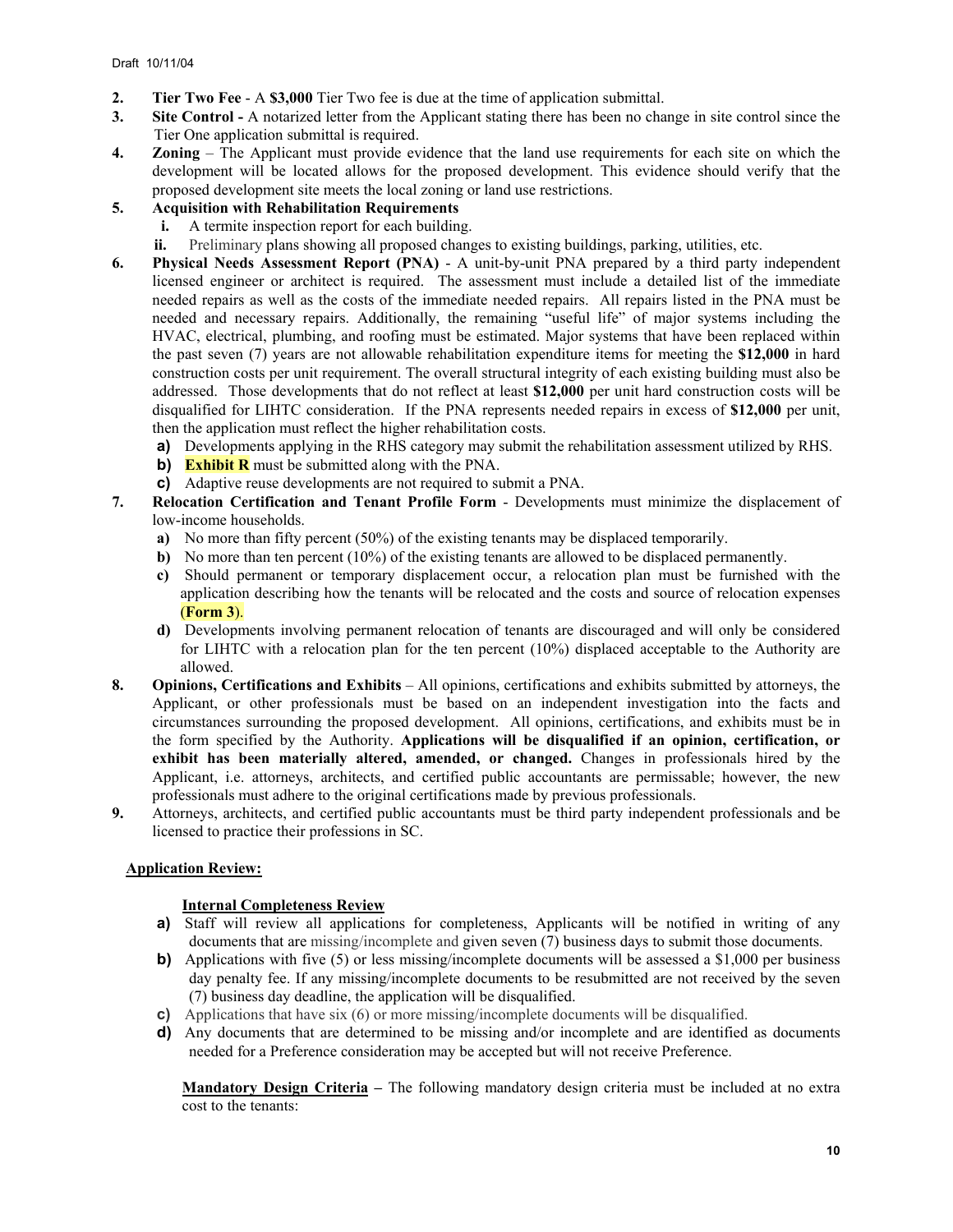- **1.** Developments must utilize at least ten (10) SEER HVAC units. If the PNA does not recommend replacement of existing HVAC units in a rehabilitation development, this mandatory criterion is waived however any replacement HVAC units installed in the development during the compliance period must be at least ten (10) SEER.
- **2.** Full-sized refrigerator-freezer in every unit having a minimum of fourteen (14) cubic feet.
- **3.** Stove with external exhaust fan in every unit.
- **4.** Window coverings in every unit (metal blinds are not permitted).
- **5.** Ceiling fans with light fixture in living room and each bedroom in every unit connected to a wall switch.
- **6.** All (kitchen and bathroom) interior cabinets to be solid wood or wood/plastic veneer products with dual slide tracks on drawers.
- **7.** Developments must insulate attics to a R-38 rating.
- **8.** Gutter systems for all residential buildings.
- **9.** Areas within thirty (30) feet of all buildings must be fully landscaped to include sod, bushes, plants, etc.
- **10.** All windows must be insulated, double pane glass with either vinyl or aluminum framing for new construction. Insulated, double pane glass in wood frames are permissible for rehabilitation developments.
- **11.** Developments must provide a recreation area suitable to for proposed tenant targeting:
	- **a)** For family developments Playground for children located away from automobile traffic patterns with commercial quality play equipment and at least (2) benches that are permanently anchored, weather resistant, and have backs.
	- **b**) For elderly developments An exercise room with a minimum of three (3) nautilus type work-out machines (this room's square footage can be included in the minimum 1,200 sq. ft. community building) or an outside adult recreational area with at least two (2) benches that are permanently anchored, weather resistant, and have backs, a covered shelter, and at least two (2) grills that are permanently anchored and weather resistant.
- **12.** Laundry facility containing:
	- **a)** at least one (1) commercial washer and one (1) commercial dryer per eighteen (18) units, and
	- **b)** adequate seating and at least one (1) table for folding clothes, or
	- **c)** single family detached unit developments must provide a washer and dryer hookup in every unit
- **13.** A development sign at each entrance of the complex.
- **14.** Exterior lighting at all entry doors, community buildings, common areas, and parking areas.
- **15.** Enclosed trash dumpsters and/or compactors:
	- **a)** The dumpster must be enclosed by solid fencing.
	- **b)** The pad and approach pad to the dumpster must be concrete and not asphalt.
- **16.** Free standing shelters in appropriate locations such as the mail center, recreation areas and transportation (school bus) shelters.
- **17.** For new construction developments, units having three (3) or more bedrooms must have a minimum of two (2) full bathrooms.

**Parking Space Criteria** - In localities that do not have their own parking space regulatory code/requirement, the Authority requires that the development provide adequate parking spaces. If tenants are required to pay for parking, those charges must be included in the rental fees and are subject to the LIHTC allowable rent limitations. The minimum number of parking spaces is as follows (again, only in those localities that DO NOT have their own regulatory code/requirements):

- **1.** For elderly developments a minimum of one-half (.5) parking space per unit is required.
- **2.** For a homeless/transitional development a minimum of one (1) parking space per every ten (10) beds is required in addition to sufficient parking for all development staff.
- **3.** For all other developments each unit of three (3) or more bedrooms a minimum of two (2) parking spaces per unit is required. For developments containing units of two (2) or fewer bedrooms – a minimum of one and one-half (1.5) parking spaces per unit is required.

### **V. FINANCIAL UNDERWRITING STANDARDS**

### **Basic Financial Feasibility Review:**

**a)** Section  $42(m)(2)(A)$  of the Code provides that "The housing credit dollar amount allocated to a development shall not exceed the amount the housing credit agency determines is necessary for the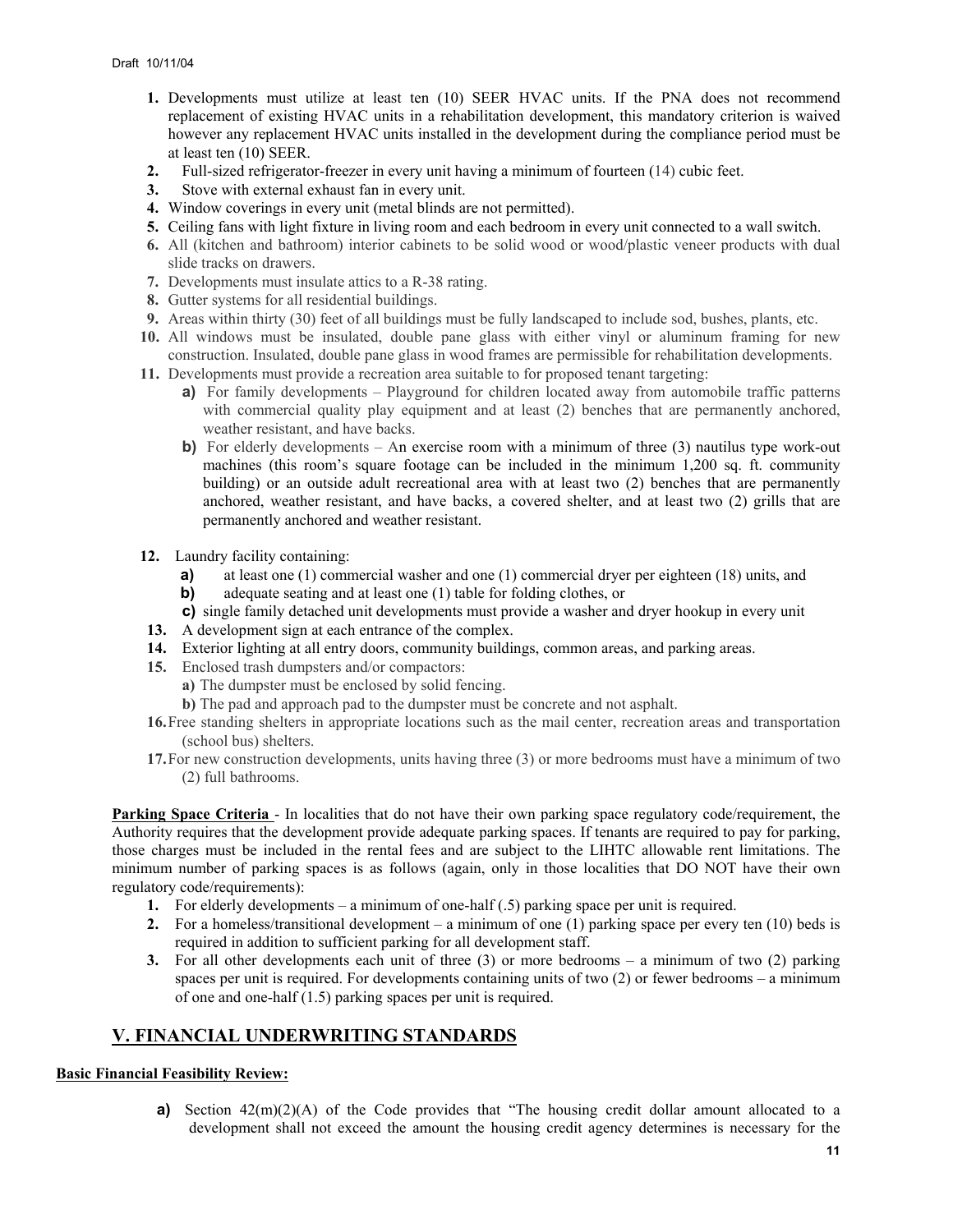financial feasibility of the development and its viability as a qualified low-income housing development throughout the compliance period". **In determining financial feasibility, the Authority will disregard all personal or other guarantees that are required to supply deficiencies in income necessary to pay debt service and operating expenses of the development. Developments that are not financially feasible without such guarantees will not be offered a LIHTC award.** 

- **b)** Developments determined not to be financially feasible or determined not to need the LIHTC will be disqualified.
- **c)** To receive an allocation, a development must be underwritten to determine the least amount of credit necessary to be financially feasible at the following times:
	- **i.** When the Tier Two application is made; and
	- **ii.** When the Carryover Allocation is requested; and
	- **iii.** When the last building is Placed-In-Service.

#### **Financial Characteristics:**

Development income information on any market rate and low income units must be provided. Market rate units are units that are not income or rent restricted and are available without regard to tenant income. The low-income units are units subject to the income and rent restrictions of the Code. The Applicant must indicate all federal, state, or local subsidies that will be providing any type of assistance for the low-income tenants.

In determining maximum allowable gross rent and utility allowances for LIHTC units, the use of an imputed income based on the number of bedrooms in a unit is required by the provisions of the Code. Units with no separate bedroom are treated as being occupied by one (1) person and larger units are treated as being occupied by one and one-half (1.5) persons per each separate bedroom.

> 0 Bedroom Unit = 1.0 person income 1 Bedroom Unit = 1.5 person income 2 Bedroom Unit = 3.0 person income 3 Bedroom Unit = 4.5 person income 4 Bedroom Unit  $= 6.0$  person income

Maximum annual gross rents cannot exceed thirty percent (30%) of the imputed income. Gross rent does not include any payment under section 8 of the U. S. Housing Act of 1937, or any comparable rental assistance program with respect to such unit or the occupants. Gross rent must include an allowance for utilities if the utilities are paid by the tenant.

The Revenue Reconciliation Act of 1993 requires the housing credit agency to consider the reasonableness and appropriateness of development costs and operating expenses. In making this determination, the housing credit agency must consider: (1) the sources and uses of funds and the total financial structure of the development; (2) any proceeds expected to be generated by the syndication of the tax credit; and (3) the percentage of the housing credit dollar amount to be used for development costs other than the intermediary costs.

Certain fees are considered to be intermediary costs. The term "intermediary" has not been defined in the Code, and the IRS has not issued regulations concerning this provision. Until such regulations are promulgated, the Authority has defined intermediary costs to include all costs other than "land, sticks, and bricks". For evaluating the reasonableness of certain fees and overhead items represented for tax credit basis purposes additional documentation as to the nature and amount of intermediary costs may be required. The Authority reserves the right to question any fees which are unidentified, unusual or excessive and limit these fees and overhead items, based on the development size and other associated risk factors. A tax attorney or consultant is recommended to aid in determining which development costs are included in eligible basis under the Code.

The development costs are evaluated for reasonableness, necessity, and eligibility. Cost comparisons with previous development cost certifications and other third party data may be performed for comparability and reasonableness. Acquisition and/or rehabilitation development costs will be evaluated to assess whether the proposed rehabilitation is required and satisfies the PNA. The Authority reserves the right to perform inspections of proposed rehabilitation developments before a reservation is offered.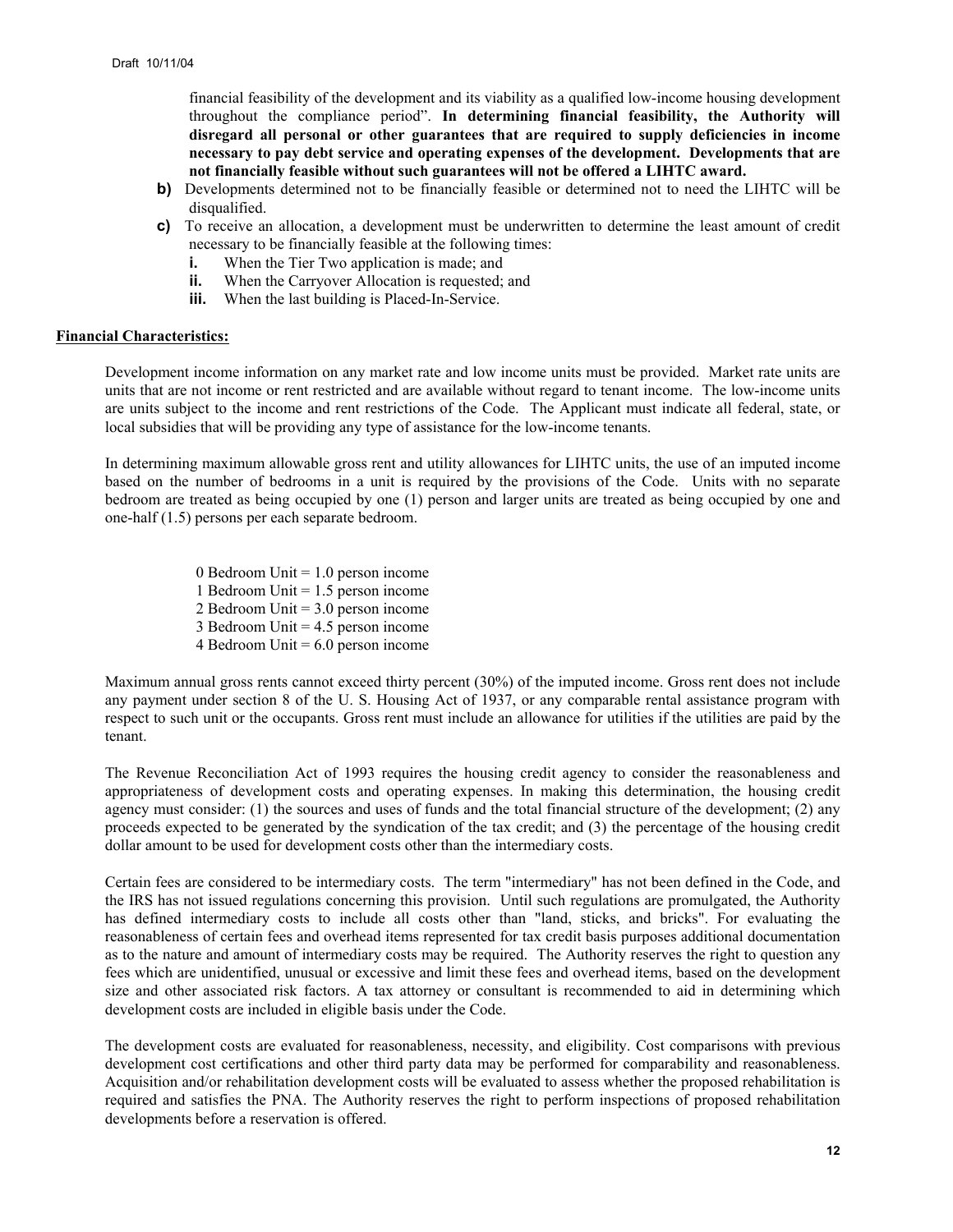Applicants are cautioned to be accurate in providing development cost information. Underestimating could result in insufficient tax credits being available to successfully complete the development while overestimating could result in a development being considered infeasible. **Increases in development costs due to cost overruns will not result in an increase in the allocated tax credit.** 

### **Underwriting Standards:**

- **1. Operating Reserves** Developments receiving loan funds from RHS may satisfy the operating reserve requirement of the LIHTC program by meeting the two percent (2%) operating and maintenance capital reserve requirements as established by RHS. Developments not subject to the RHS two percent (2%) operating and maintenance capital reserve requirements must establish and maintain minimum operating reserves equal to six (6) months of projected operating expenses. The reserve must be established at the time the development PIS and must be maintained at the required level throughout the compliance period.
- **2. Replacement Reserves** Applicants are required to establish and maintain minimum replacement reserves of **\$250** per unit annually for new construction and for rehabilitation developments serving older persons (aged 55 and up). Replacement reserves for all other rehabilitation developments are \$**300** per unit annually.
- **3. Developer Fees, Developer Overhead, and Consultant Fees (the "Fees")**  In evaluating the reasonableness of Fees the Authority has established limits as follows:
	- **a) New Construction** The sum of **Fees** may not exceed fifteen percent (**15 %)** of Adjusted Development Costs\*.
	- **b) Rehabilitation without a change in ownership** The sum of **Fees** may not exceed fifteen percent (**15%)** of Adjusted Development Costs\*.
	- **c) Acquisition with rehabilitation** 
		- **i. Acquisition** For acquisition with rehabilitation developments, **Fees** allowed on the acquisition costs are limited as follows:
			- **1. Acquisition costs up to \$500,000 Fees** may not exceed eight percent (**8%**) of Adjusted Development Costs\*.
			- **2. Acquisition costs from \$500,001 to \$1,000,000** – **Fees** may not exceed the **greater of \$40,000** or seven percent (**7%** ) of Adjusted Development Costs\*.
			- **3. Acquisition costs from \$1,000,001 to \$1,500,000 Fees** may not exceed the **greater of \$70,000** or six percent (**6%**) of Adjusted Development Costs\*.
			- **4. Acquisition costs greater than \$1,500,000 Fees** may not exceed the **greater of \$90,000** or five percent (**5**%) of Adjusted Development Costs\*.
			- **5. Acquisition cost limit Fees** on acquisition costs are capped at a **maximum of \$150,000**.
		- **ii. Rehabilitation Fees** on rehabilitation costs may not exceed fifteen percent (**15%)** of Adjusted Development Costs\*.

| *Adjusted Development Costs = |  |                                                                                                                                                                 |                                        |
|-------------------------------|--|-----------------------------------------------------------------------------------------------------------------------------------------------------------------|----------------------------------------|
|                               |  | -                                                                                                                                                               |                                        |
|                               |  | $\,$                                                                                                                                                            |                                        |
|                               |  | $\overline{\phantom{a}}$                                                                                                                                        |                                        |
|                               |  | $\overline{\phantom{a}}$                                                                                                                                        |                                        |
|                               |  |                                                                                                                                                                 |                                        |
|                               |  | Total Development Costs (Line 51)<br>Less Land (Line 1)<br>Less Consulting Fees (Line 20)<br>Less Developer Fees (Line 45)<br>Less Developer Overhead (Line 46) | Less Other Developer Costs (Line 47) - |

Line numbers refer to pages 10-11 in the Tier Two application, the 10% Test, and PIS application.

- **d)** The Authority will cap **Fees** at a maximum of **\$1,000,000.00** per development.
- **4. Deferred Developer Fees** Developer fees can be deferred to cover a gap in funding sources when:
	- **a)** The entire amount will be paid pursuant to the standards required by the Code to stay in basis.
	- **b)** The deferred portion does not exceed fifty percent (**50%**) of the total amount in the Tier Two application.
	- **c)** Payment projections do not jeopardize the operation of the development.
	- **d)** Nonprofit organizations must include a resolution from the Board of Directors authorizing a deferred payment obligation from the development.
	- **e)** Applicants must include with the application a statement describing the terms of the deferred repayment obligation, including any interest rate charged and the source of repayment.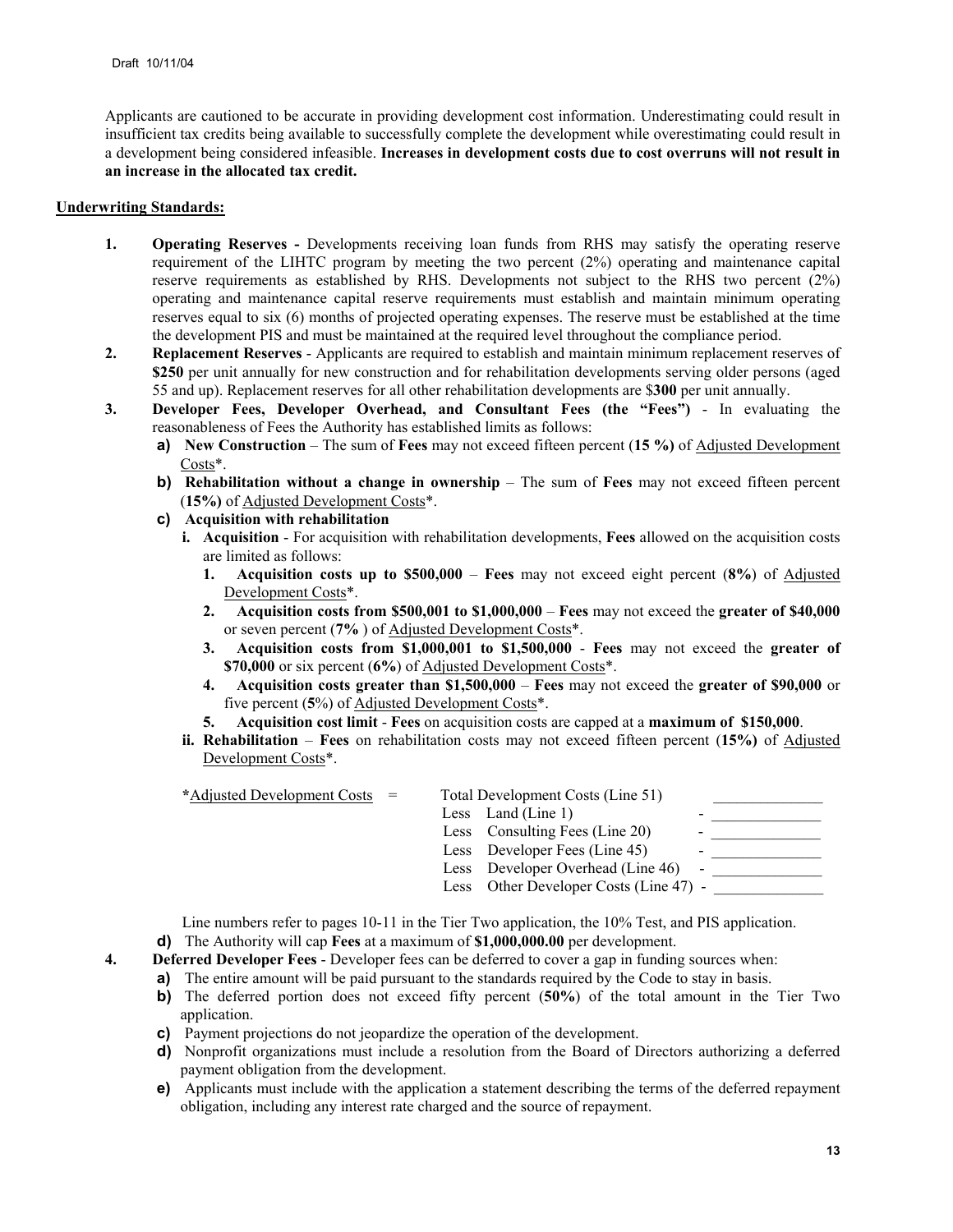- **f)** The Authority will require a Note evidencing the principal amount and terms of repayment of any deferred repayment obligation to be submitted at the time of the PIS cost certification.
- **5. Contractor Cost Limits** The combined total of Contractor Profit, Overhead, and General Requirements (the "Contractor Fees") shall be limited to fourteen percent **(14%)** of Hard Construction Costs. The calculation of the Contractor Fees will be limited to the following:

| Contractor Profit and Overhead: | may not exceed 8% of Hard Construction Costs  |
|---------------------------------|-----------------------------------------------|
| General Requirements:           | may not exceed 6% of Hard Construction Costs  |
| <b>Total Contractor Fees:</b>   | may not exceed 14% of Hard Construction Costs |

If there is an identity of interest between the Applicant and contractor, as defined in the LIHTC Manual, the Authority, at its sole discretion, may require an additional cost certification with the PIS application on the construction costs. The Authority will commission the CPA and the associated accounting fees will be charged to the Applicant.

- *\*\*\*Hard Construction Costs* are limited to the following line items from the development cost budget in the Tier Two application:
	- Line 3 Demolition
	- Line 5 On Site Improvement
	- Line 6 Off Site Improvement
	- Line 7 Other (Site Work)
	- Line 8 New Building
	- Line 9 Rehabilitation
	- Line 10 Accessory Buildings
	- Line 15 Contractor Contingency

### **6. Annual Operating Expenses (the "AOE")**

- **a)** Applicants must provide a detailed explanation of the methodology used in determining AOE.
- **b)** AOE must be projected in a range from a minimum of **\$**2,600 to a maximum of **\$**3,400 per unit.
- **c)** AOE per unit are to be calculated excluding reserves.
- **d)** The Authority may, in its sole discretion, consider AOE outside of this range. The Applicant must present support for those expenses and provide evidence supporting the higher amount. The Authority will exercise discretion when deciding whether to accept these expenses.
- **7. Development Cost Limit** The Authority will limit Eligible Basis Per Heated Square Foot (EBHSF) to \$100.00. Applications projecting EBHSF greater than \$100.00 will be disqualified.

### **8. Debt Coverage Ratio (DCR)**

- **a)** LIHTC dollars will not be reserved or allocated to developments that are not made financially feasible by the credit or which are financially feasible without the credit. The development's initial DCR must fall within the range of **1.15** to **1.35.**
- **b)** The DCR is calculated as Net Operating Income (NOI) divided by the annual debt service. For this purpose, NOI is net of Replacement Reserves.
- **c)** For the purpose of determining the appropriate amount of tax credits to be allocated to a development, the Authority assumes that each development will bear the maximum level of permanent debt.
- **d)** Applicants receiving "soft loans" (e.g., AHP, Deferred Developer Fees, etc.) must adequately explain in their applications the repayment terms of these loans.

### **9. Annual Rent, Expense Trends and Vacancy Rates**

- **a)** Development rents will be trended upward at a three percent (**3%)** annual increase.
- **b)** Operating expenses will be trended upward at a four percent (**4%)** annual increase.
- **c)** For the vacancy rate, the Authority will utilize the greater of seven percent **(7%)** or the vacancy rate represented in the market study for the primary market area.
- **d**) The pro-forma financial statements must substantiate that the development will maintain a positive cash flow for the full fifteen (15) year period.
- **10. Minimum Hard Cost Requirement**  The Authority requires a minimum hard cost ratio not less than sixtyfive percent (**65%)** of total development costs.

*Hard Costs* are the following line items on the development cost budget in the Tier Two application: Line 1 – Land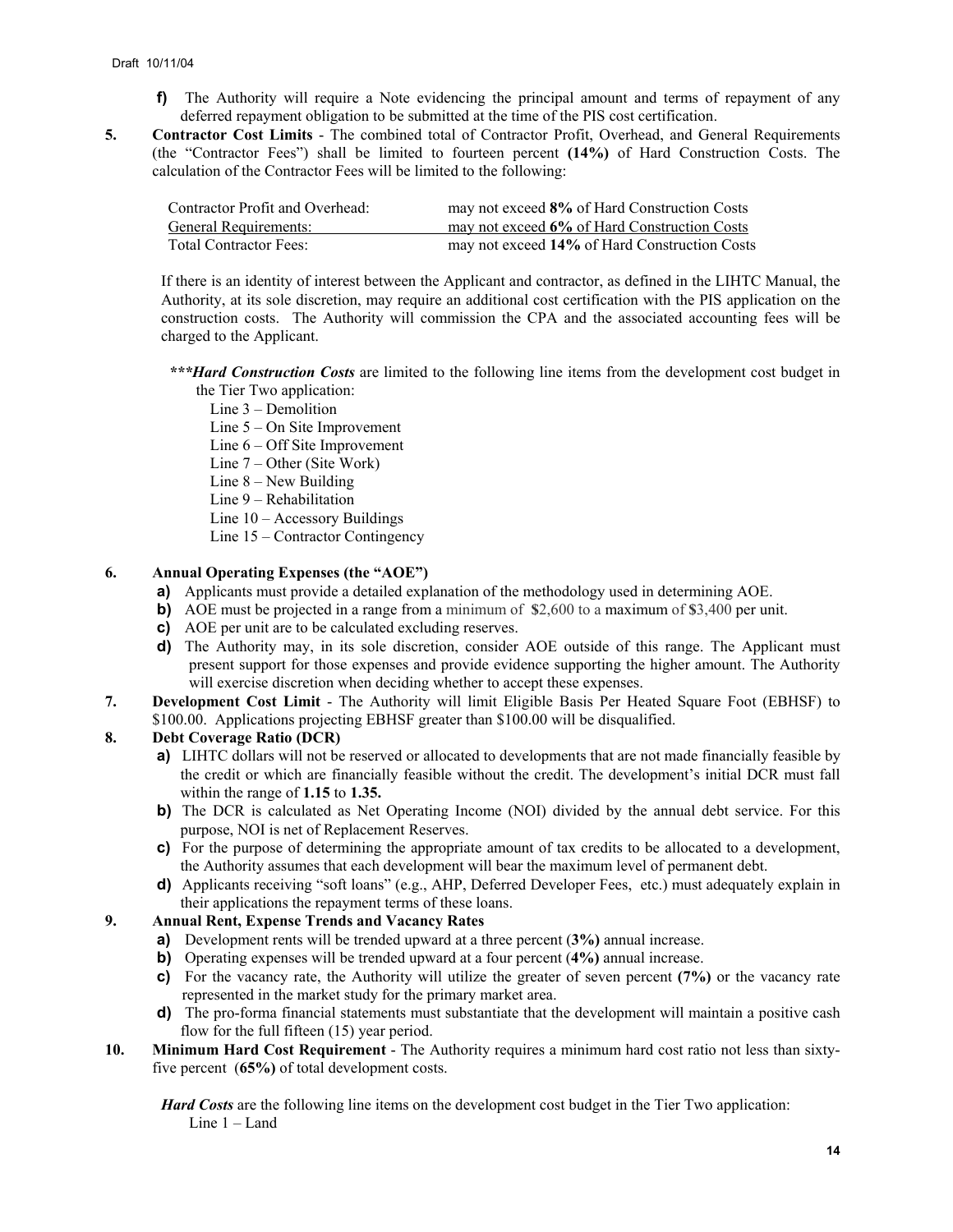Line 2 – Existing Structure Line 3 – Demolition Line  $4 -$ Other (Land & Buildings) Line 5 – On Site Improvement Line 6 – Off site Improvement Line 7 – Other (Site Work) Line 8 – New Building Line 9 – Rehabilitation Line 10 – Accessory Buildings Line 15 – Contractor Contingency

**11. Alternative Plan for AHP Funding Source -** Applications that compete for tax credits and represent that Affordable Housing Program (the "AHP") funds will be sought from the Federal Home Loan Bank (FHLB) must provide a narrative with the Tier Two application detailing how the funding gap will be filled if not awarded AHP funds. Additionally, a revised page 6 (rental income section only), 7, 8, 9, and 13 (rental income section only) of the application must be attached to the narrative. The only changes allowed are changes in funding sources and rental income. Changes not allowed include, but are not limited to, operating expenses, total development costs, total number of units, and unit mix. This information will be required at the Tier Two application submittal. This requirement may be waived for Applicants that provide a firm commitment of the AHP funding.

### **12. Appraisals**

- **a)** The Authority reserves the right to require appraisals on all development proposals.
- **b)** If the Authority deems submitted acquisition costs of land and/or buildings to be unusual or excessive, an appraisal will be required.
- **c)** In such a case, the Authority will hire the appraiser at the expense of the Applicant.
- **d)** The land value and building(s) value will be appraised "as is" and reported separately.
- **e)** The Authority will use discretion in allowing acquisition costs in excess of appraised value. These situations will be reviewed on a case-by-case basis and the Applicant must provide justification to support acquisition costs in excess of the appraised value. If the Authority finds the justification offered to be unacceptable, acquisition costs in excess of the appraised value will be excluded from the development's eligible basis.
- **f)** Developments not meeting minimum underwriting requirements or found to be financially infeasible as a result of this reduction will be disqualified.

### **Syndication Information:**

If the information as to the syndication value is unusual, the Authority in its sole discretion may assign a value based on existing market information. If any elements of the syndication proposal are unusual, the Applicant must provide an explanation.

#### **Determination of Credit Award:**

#### Equity Gap:

Equity gap is defined as total development costs minus the total of all non-LIHTC sources of funds (i.e., the development costs not covered by debt financing, grants, etc.). The Authority will impute debt for owner financed developments. **When calculating the tax credit amount to be awarded/allocated, the Authority will limit the maximum DCR to 1.35. In the event that the DCR for the proposal submitted is greater than 1.35, the Authority will increase debt based on the terms stated in the application in order to reduce the DCR to 1.35 for the purpose of calculating the tax credit. This increase in the debt amount will be utilized in the equity gap calculation.** The tax credit amount is calculated so that, over ten years, the allocation equals the excess development costs, thereby "closing" the equity gap. If credits are syndicated, only a fraction of the ten (10) year allocation amount is returned to the developer as equity. The rest is used to cover the syndicator's expenses and reserve requirements. The equity factor is the percentage of the ten (10) year credit returned to the development owner in the form of equity.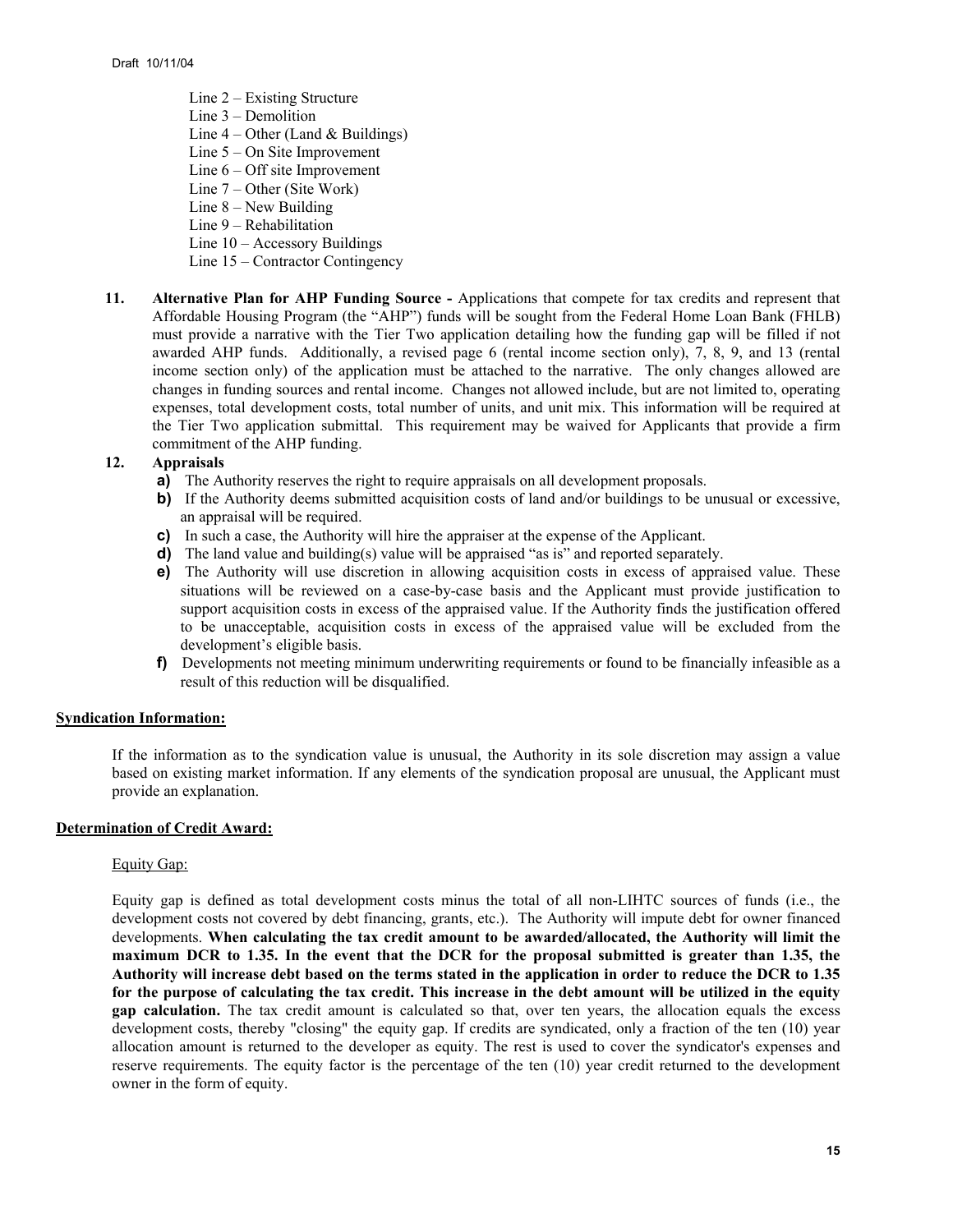A certified statement from the syndicator or private placement entity identifying the syndication factor per tax credit dollar and the amount of syndication proceeds is required when available, but not later than the PIS date. The equity gap is calculated as follows:

| <b>Total Development Cost</b>   |  |
|---------------------------------|--|
| Less:                           |  |
| Total Sources of Funds*         |  |
| <b>Equity Gap</b>               |  |
| Divide by 10 Year Credit Period |  |
| Annual Tax Credit Required      |  |
| Divide by Syndication Value     |  |
| Returned Per Tax Credit Dollar  |  |
| <b>Annual Credit Amount</b>     |  |

*\* For the purpose of the equity gap calculation, a developer fee note will not be considered as a source of funding.* 

#### Maximum Credit Allowable:

*The amount of the tax credit awarded will be determined by the amount necessary to fill the equity gap but cannot exceed the amount determined using the applicable percentage set by the Secretary of the Treasury. The applicable percentage is set by the Secretary of the Treasury on a monthly basis.* 

 Total Qualified Basis \_\_\_\_\_\_\_\_\_\_\_\_\_\_\_ Multiplied by Applicable Percentage  $\%$ Maximum Annual Credit Amount

The actual amount of the credit for the development is determined by the Authority.

If the development is eligible for historic tax credits, include a detailed narrative description of the calculation of eligible basis for the historic credit and other information critical to the successful combination of the two (2) tax credit programs.

The Authority requires evidence of the existence of Operating and Replacement Reserves. The Reserve accounts must be included in the final cost certification when the development PIS and subsequently reflected in the development's annual audited financial statements.

### **VI. RESERVATION/CARRY-OVER ALLOCATION PROCEDURES**

### **Notification of Reservation Award:**

**Reservation Certificate** – Reservation Certificates will be sent to Applicants for those developments in order of Preference until tax credits have been exhausted. To acknowledge acceptance of the reservation of tax credits, Applicants must execute and return the Reservation Certificates. Once all Reservation Certificates have been executed and returned, the LIHTC Awards List will be released and posted on the Authority's website: www.sha.state.sc.us. The date of the Reservation Certificate is the "Reservation Date."

Applicants who receive a reservation of tax credits will be notified of the dollar amount of tax credits preliminarily reserved and the **Reservation Fee** which must be submitted to the Authority. Applicants have ten (10) calendar days from the date of the notification letter to submit fees and the executed original Reservation Certificate. Upon receipt of the Reservation Fee and the executed Reservation Certificate, the Authority will execute the Reservation Certificate and forward a copy to the Applicant.

#### **Reservation Certificate Conditions:**

**Reservations of LIHTCs are not transferable**. Any changes in GP, partnership, or individual, etc., listed as the "owner" entity on the initial application will result in a cancellation of the reservation of tax credits. A nonrefundable Reservation Fee will be charged in an amount equal to seven percent (**7%)** of the annual LIHTC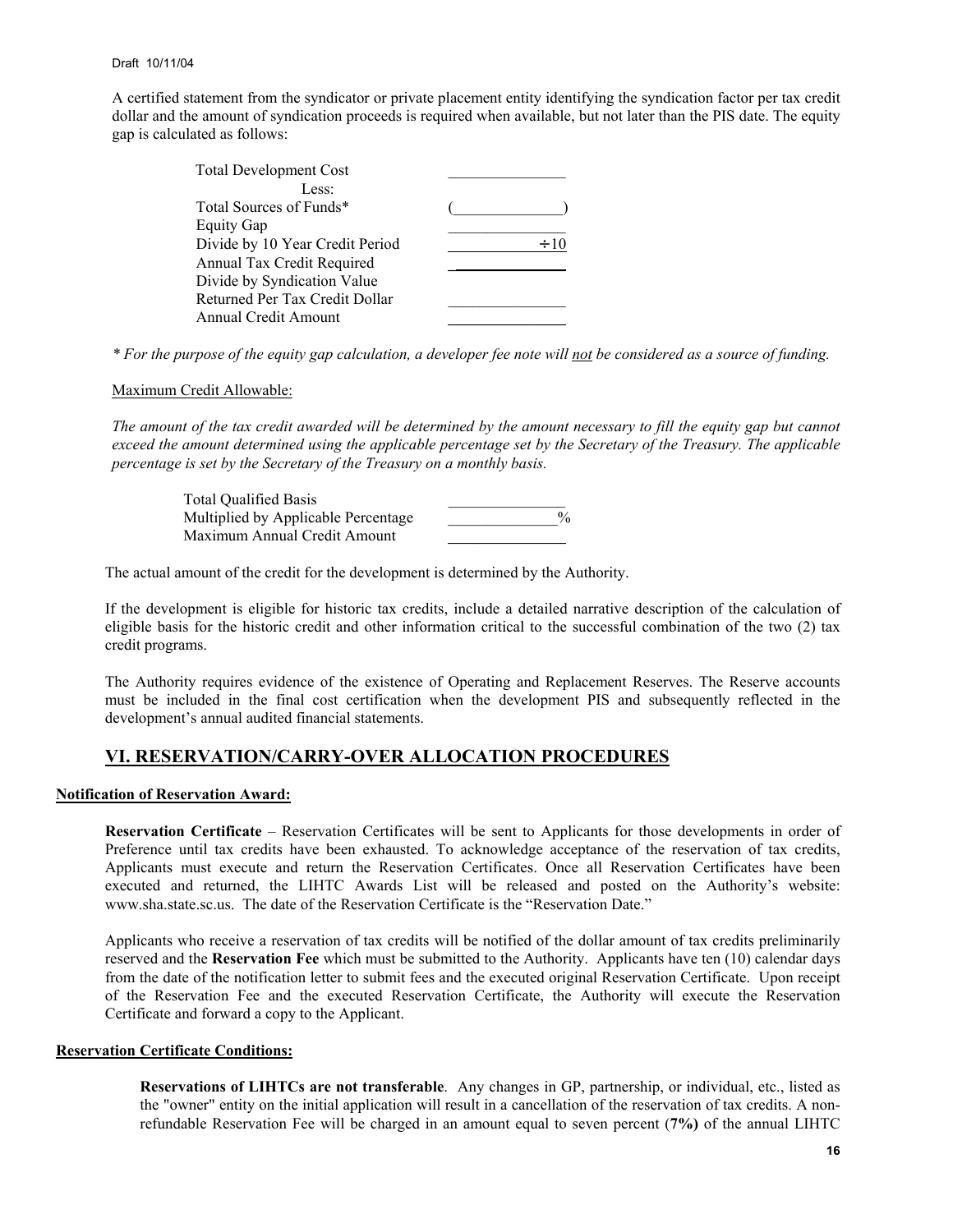amount reserved for the development. Applicants must strictly comply with the following reservation conditions

- 1. Developments may, because of the limited supply of credit dollars, be offered reservations in an amount less than the maximum amount for which it would otherwise qualify. Additional LIHTC amounts that may become available for reallocation will only be reserved upon payment of a Reservation Fee equal to seven percent (**7%)** of the additional amount awarded.
- 2. The Applicant must file Progress Reports (**Exhibit L**) with the first report will be due on April 7 of the calendar year following reservation and July 7, October 7, and January 7 thereafter until the development reaches a stabilized occupancy of at least ninety-three percent (93%).
- 3. Developments seeking a PIS allocation the year in which the reservation was made must submit an application for an allocation of LIHTC within forty-five (45) days of the PIS date. No PIS application will be accepted by the Authority office later than November 15.
- 4. Developments with a reservation of LIHTC that will PIS after December 31, of the year in which the reservation was issued, must submit an application for a CO to the Authority no later than the date specified in the Reservation Certificate.
- 5. Issuance of additional regulations by the IRS may change the amounts and terms of the Reservation Certificate, or may cause it to be revoked in order to comply with such regulations.
- 6. Failure to meet any of the above conditions will render the Reservation Certificate null and void.

Any untimely submission of documentation referenced in the Reservation Certificate will result in its cancellation.

### **Carryover Application and Procedures:**

CO documents will be forwarded to all awardees with the Reservation Certificate. CO documents are due on the date specified in the Reservation Certificate. No extension will be given**.**

Issuance of a Reservation Certificate does not guarantee that the development will be the recipient of an allocation of LIHTC, nor, does it guarantee that, if the development becomes the recipient of an allocation of LIHTC, such credit will be in the amount stated in the Reservation Certificate*.* All allocations will be based upon determinations made by the Authority. The Authority reserves the right to investigate the validity of any certifications and/or opinions and reserves the right to request supplemental information. Also all allocations will be based upon the determination by the Authority of the least amount of credit which will render the development financially feasible. Should it be determined that the development is financially feasible without an allocation of the credit, then no LIHTC will be allocated to the development and the reservation certificate will be null, void and of no force or effect.

**Carryover Allocations are not transferable**. An application, together with all supporting documentation, for a CO must be received in the Authority's office on or before the date specified in the Reservation Certificate.

If the CO application is complete and deemed eligible, the Authority will mail a CO Agreement together with a Binding Agreement for signature. The Applicant must return the original documents by the due date indicated in the notification letter. In addition, the Applicant must enter into an Agreement as to Restrictive Covenants with the Authority and record the covenants in the Office of the Register of Mesne Conveyance (or office of the Clerk of Court if there is no RMC) in the county in which the development is located. The Authority requires the recorded Restrictive Covenants to be submitted within twelve (12) months after the Reservation Date.

### **Verification of 10% Expenditure:**

The Code requires that the 10% Test be met no later than six (6) months after issuance of the CO Agreement. Extensions of this date are not permitted under any circumstances.

- **1.** The 10% Test is due and must be submitted by the due date specified in the CO Agreement. Failure to submit by the due date will result in the cancellation of the LIHTC award.
- **2.** This date will be three (3) weeks after the date that the development is required by the provisions of the Code to have met the 10% Test.
- **3.** In the event that the three (3) week period does not end on a business day, the due date will be extended until 5:00 p.m. (EST) on the next business day.
- **4.** The 10% Test must be complete and correct as of the date on which it is submitted.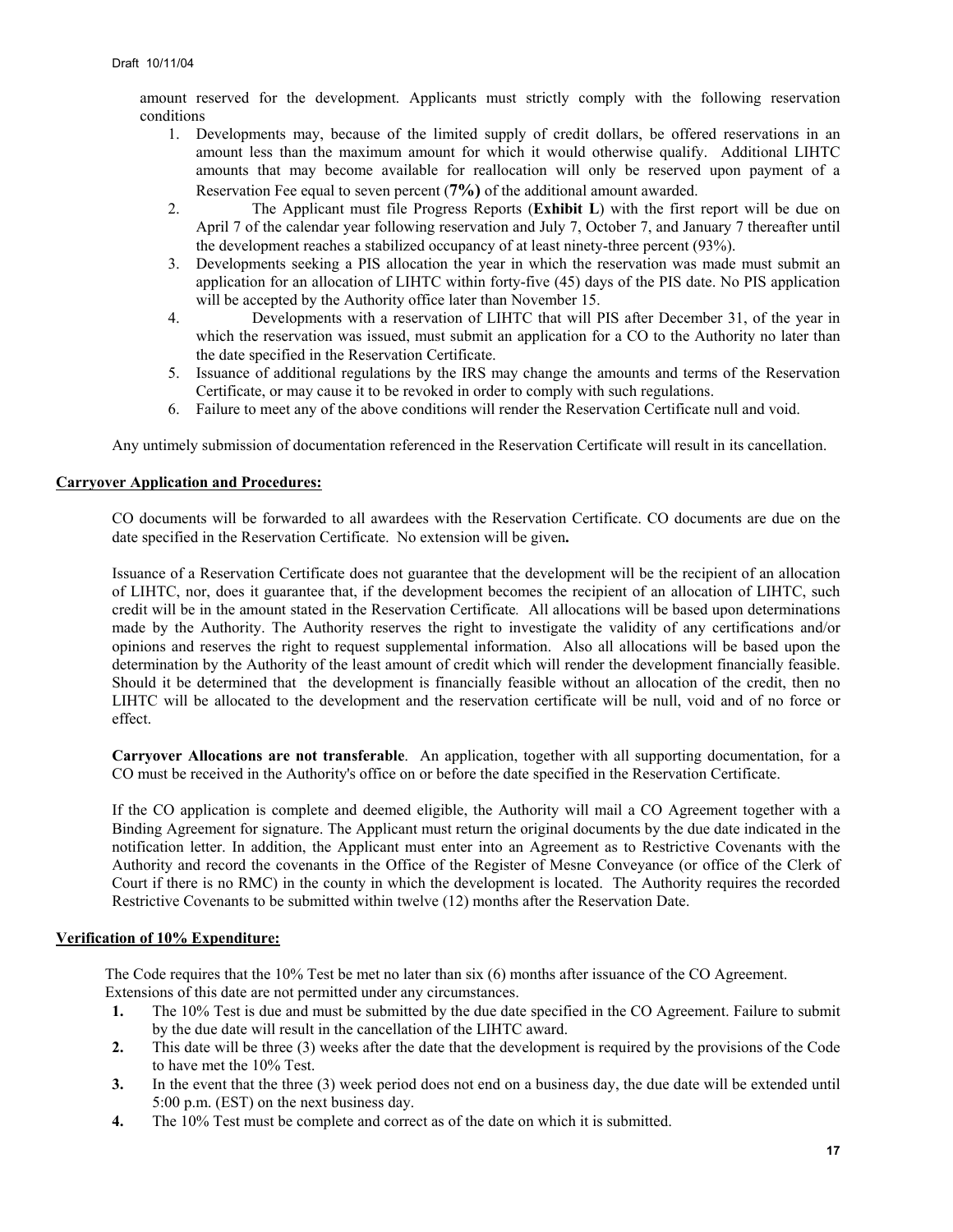- **5.** The 10% Test will be reviewed for completeness and accuracy to allow the Authority to compare the information with **Exhibit A-10% Expenditure Information Checklist**. If any of the required documents are found to be missing/incomplete the following will apply:
	- **a)** Prior to the application deadline the missing/incomplete document(s) may be submitted without penalty.
	- **b)** After the application deadline the missing/incomplete document(s) may be submitted upon payment of a \$1,000 penalty fee for each business day after the deadline until the documents are submitted.
- **6.** If the missing/incomplete documents are not corrected and resubmitted to the Authority within seven (7) business days following the notification, the development will forfeit its allocation of tax credits.
- **7.** Costs incurred to meet the 10% Test must be certified by an independent (unrelated third party) CPA by the date that the CO Agreement requires the 10% Test information to be submitted to the Authority.

The following documents must be submitted with the 10% Test:

- **1.** Certification of 10% Test (**Exhibit H)**, and
- **2.** Accountant Certification of Costs and 10% Test **(Exhibit I)** (all CPA certifications must be rendered by a CPA subject to regulation by South Carolina Board of Accountancy), and
- **3.** A copy of the executed deed or executed ninety-nine (99) year land lease with a recorder's clock mark or a recorder's receipt attached. The grantee on the deed or the land lease must be same entity as the owner listed on the Reservation Certificate and CO application, and
- **4.** Attorney Opinion Letter for 10% Test **(Exhibit F)**, and
- **5.** The Applicant must provide a detailed justification (including all supportive documentation) as to the cause and reasonableness of any line items that vary by more than ten percent **(10%)** from the amounts represented between the initial and the 10% Test, and
- **6.** All supporting documentation required by the application Checklist **(Exhibit A).**

# **VII. DEVELOPMENT Progress Report REQUIREMENTS**

Applicants are required to submit Progress Reports until the development reaches stabilized occupancy. Failure to submit the required Progress Report within seven (7) business days will result in a revocation of the reservation award or CO.

### **Ten (10) Months after the Reservation Date:**

Final development plans and specifications for LIHTC developments are due to the Authority before 5:00 p.m. (EST) not later than ten (10) months after the reservation date. Development plans and specifications must incorporate all **Exhibit G** design and amenity items.

- a) The development architect must include a letter certifying that all design and amenity items are incorporated into the plans and specifications.
- **b)** The land must be purchased by the Applicant and the deed recorded as evidenced by a copy of the recorded document.

### *III.* **Twelve (12) Months after the Reservation Date:**

- **a) Certified copies of the executed, recorded, FINAL construction mortgage document for all LIHTC developments are due before 5:00 p.m. (EST), not later than twelve (12) months after the reservation date. The construction mortgage document must have the recorder's clock mark date stamp showing the date, book, and page number of recording.**
- **b) The executed and recorded Restrictive Covenants for all LIHTC developments are due before 5:00 p.m. (EST), not later than twelve (12) months after the reservation date.**
- **c) The executed binding commitment for syndication for all LIHTC developments is due before 5:00 p.m. (EST), not later than twelve (12) months after the reservation date.**

#### Fifteen (15) Months after the Reservation Date:

- **a)** All building permits must be obtained and copies submitted to the Authority.
- **b)** All developments must be under construction.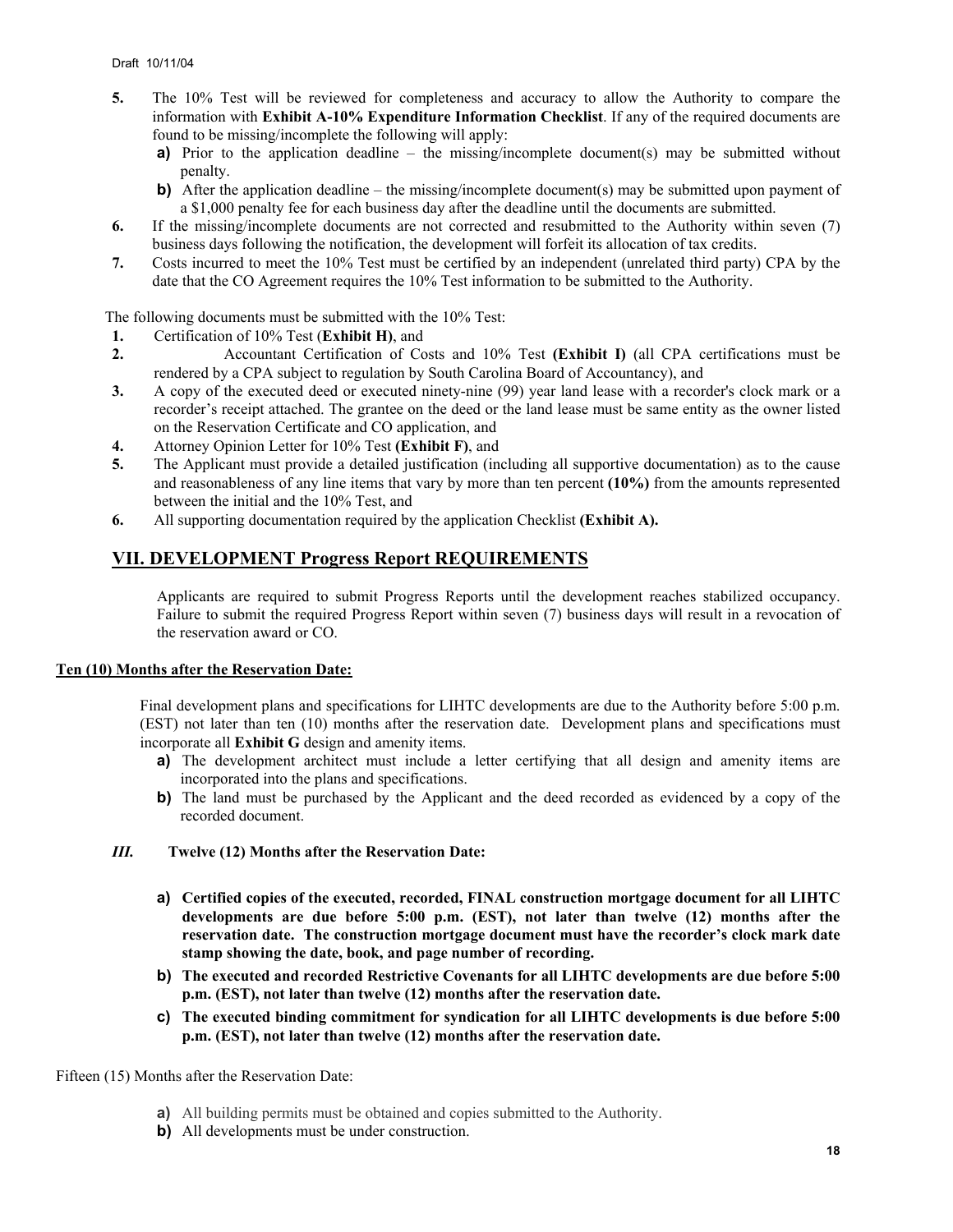- **i.** New construction developments must have all footings in place, not later than fifteen (15) months after the reservation date, as evidenced by photographs submitted with a Progress Report that is certified by the development architect or development engineer. The Authority will allow the use of monolithic slabs and will allow a substitute for the footings requirement. The substitution must equate to having progressed to a point equal to having the footings poured.
- **ii.** Rehabilitation developments must have begun actual rehabilitation of the units, no later than fifteen (15) months after the reservation date, as evidenced by photographs submitted with a Progress Report certified by the development architect.
- **c)** Rehabilitation and new construction must be continuous and progressive from this date to completion. If it is determined that an Applicant started the construction or rehabilitation only to technically meet this requirement, then the Authority will determine that these criteria have not been met.

Initial Occupancy Progress Reports (For Developments/Buildings during initial Rent-up period):

- **a)** The Authority will accept Progress Reports by fax (803) 734-2390.
- **b)** The first (1<sup>st</sup>) Progress Report will be due on April 7, July 7, October 7, and January 7 thereafter until the development reaches a stabilized occupancy of at least ninety-three percent (93%). "Stabilized occupancy" is defined as sustaining at least ninety-three percent (93%) occupancy for six (6) consecutive months.
- **c)** Progress reports must accurately describe the status of the development. These reports will be used to track the initial lease-up progress of the development.
- **d)** All developments are subject to inspection by Authority staff at any time.
- **e)** A fine of \$1,000 for each business day will be assessed against any development that Progress Reports are not received by the due date.

### **VIII. Placed-in-Service Allocation**

PIS allocations will be issued only in the name of the Applicant named on the initial application. Transfers subsequent to the issuance of the PIS allocation are subject to provisions of section 42 (j) (6) of the Code. If the PIS application is complete and deemed eligible, the Authority will execute and mail a Form 8609 to the owner following the final underwriting.

### **Placed-in-Service Allocation Requirements:**

The Authority will issue a Form 8609 on a building-by-building basis; however, a Form 8609 will not be issued to a multi-building development until the last building in the development has been PIS*.* In addition, **the Authority requires that all low-income rental units in all buildings be complete and suitable for occupancy before a Form 8609 will be issued.** The owner must submit to the Authority a PIS application on or before the second Monday in December not later than 5:00 p.m.(EST). The PIS application must include the following:

- **a)** All unpaid fees or charges owed the Authority to include development monitoring or administrative fees; and
- **b)** All applicable updated attorney opinion letters, (**Exhibits C, D, & E** ), and final allocation CPA certification package (**Exhibits J-1, J-2, J-3 & J-4**) ; and
- **c)** A final partnership agreement, if the owner entity on the application is a partnership, must be submitted. The final partnership agreement must reflect the annual LIHTC allocation and syndication proceeds. If the owner entity is a limited liability corporation, the operating agreement must also be submitted; and
- **d)** All supporting documentation required by the application Checklist (**Exhibit A**).

This process is subject to change to comply with additional guidance, notices, or regulations issued by the IRS. All deadlines have been established to allow the Authority sufficient time to complete the processing and underwriting for developments requesting CO and PIS allocation requests.

The owner must enter into any agreements that may be required by federal regulations to return unused credits.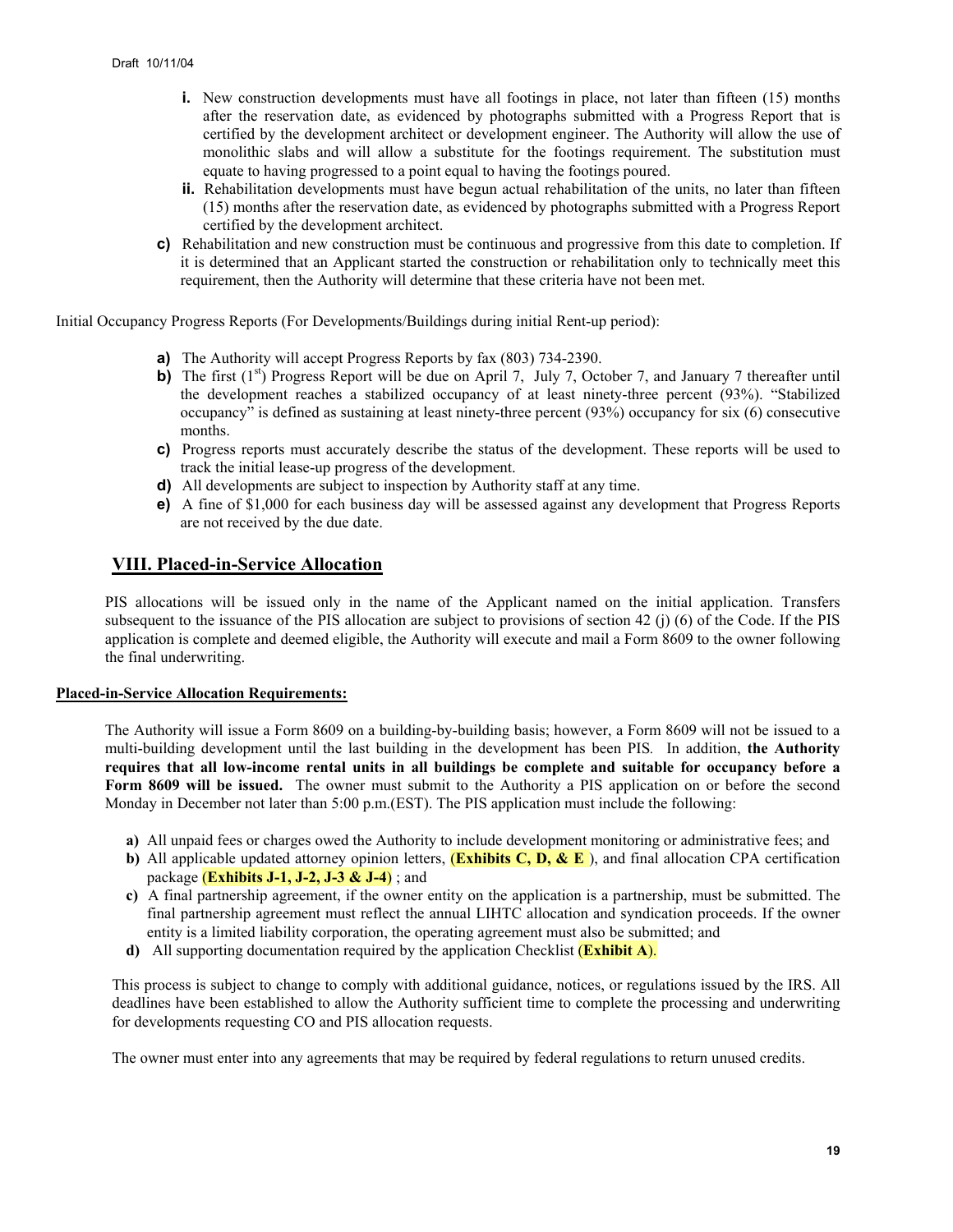### **Placed-In-Service Application Submission:**

PIS applications are due on or before the second Monday in December not later than 5:00 p.m. (EST). The development's first year compliance monitoring fee must be included or the application will not be accepted. The fee is equal to \$25.00 for each LIHTC unit in the development.

- **1. PIS applications not received by the due date stated above, may be submitted until 12:00 p.m., (EST) on the last business day in December, upon payment of a penalty fee equal to \$1,000 for each business day after the second Monday in December. All penalty fees must be paid to the Authority when the late application is submitted.**
- **2.** PIS applications will be reviewed for completeness allowing staff to review the submission against the application Checklist (**Exhibit A-Placed-In-Service Checklist**). If any of the required documents are found to be missing, the following will apply:
	- **a)** Prior to the second Monday in December the documents may be submitted without penalty.
	- **b)** After the second Monday in December the documents may be submitted upon payment of a \$1,000 penalty fee for each business day after the deadline until the documents are submitted.
- **3.** If the Authority does not receive the corrected missing documents and penalty fee within ten (10) business days following December 31, the development will lose its allocation of tax credits.
- **4. The Authority requires that all units in all buildings must be one hundred percent (100%) complete and available for immediate occupancy by the PIS deadline.** This must be documented by the Certificates of Occupancy or the equivalent provided by the local government entity. Failure to meet this criterion will result in cancellation of the LIHTC allocation.
- **5.** After a PIS application is submitted and prior to issuance of a Form 8609, the Authority will review the application and inspect the development to ensure it was constructed as described in the application. As part of its determination, the Authority will inspect to ensure that **Exhibit G** has been adhered to. If the development is found not to have been constructed in accordance with the representations contained in **Exhibit G**, the Authority will not issue a Form 8609. A Form 8609 will only be issued when the development complies with **Exhibit G**.
- **6.** Should the Authority be required to amend a Form 8609 due to errors in the application submitted, the Applicant must submit a penalty fee of \$100 for each corrected Form 8609. This penalty fee must be paid prior to the issuance of the corrected Form 8609.
- **7.** In accordance with Revenue Procedure 94-57, the IRS will treat the gross rent floor defined in section  $42(g)(2)(a)$  for a building as taking effect on the date that an allocation of tax credits is made to the building unless the owner elects to have the rent floor take effect on the date that the building is PIS. For buildings described in section  $42(h)(4)(B)$  (a bond financed building), with respect to the gross rent floor effective date for each building in the development, the building owner must submit an executed gross rent floor designation (**Exhibit N**) with the PIS application.

### **Cost Certification Requirements:**

As part of the application for final allocation of tax credits, the Applicant is required to submit a cost certification acceptable to the Authority. **The cost certification must include the line item costs and a building-by-building breakout of building designation, building identification number, address, applicable fraction, PIS date, applicable federal rate, and eligible and qualified basis costs as outlined in Exhibit J-2.** The cost certification must be prepared and certified as to accuracy by a CPA, subject to regulation by the South Carolina Board of Accountancy. It must also state that a significant portion of the CPA's practice relates to tax matters and the interpretation of the Code. It must include a statement that a final copy of all costs incurred has been reviewed and is in accordance with the requirements of the LIHTC Program. The certification must indicate that after careful review and investigation into the eligible basis, the costs that are not includable have been excluded from the eligible basis. The Authority considers ineligible costs to include, but not to be limited to, costs for land, reserves, syndication costs, and permanent loan origination fees. **The Authority reserves the right to require an attorney opinion for costs that are questionable as to the eligibility for tax credit purposes. The Authority assumes no responsibility for determining which costs are eligible and urges the Applicant and their tax attorney/CPA to perform an independent investigation into the eligibility of all cost items.** 

# **IX. COMPLIANCE MONITORING PROCEDURES**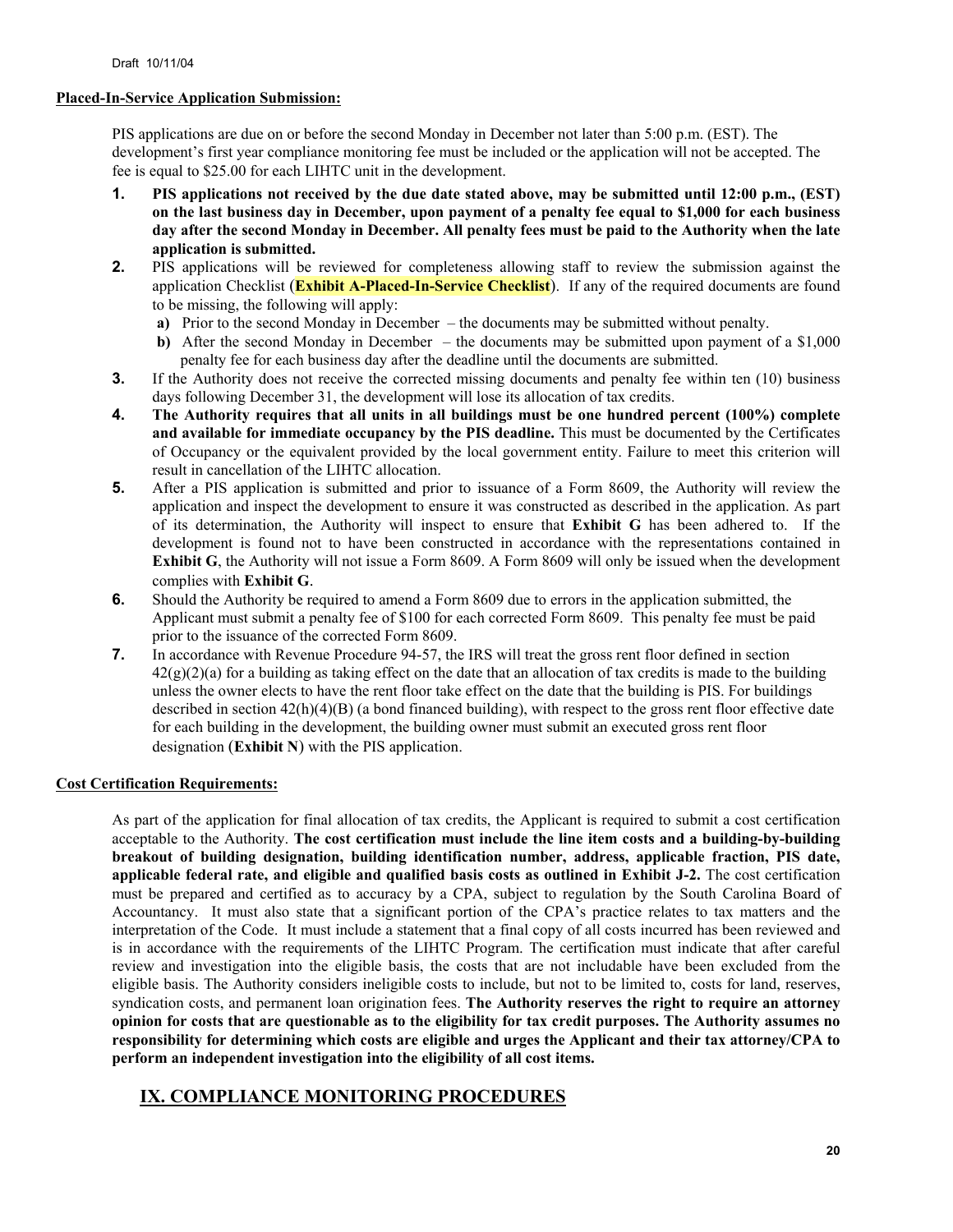These procedures are applicable to all buildings receiving LIHTC to include tax-exempt bond financed developments. Section 1.42-5 (a) of U.S. Treasury Regulations (the "Regulations") requires that each QAP include a procedure that the housing credit agency will follow in monitoring for noncompliance with the provisions of the Code and in notifying the IRS of any noncompliance of which the Authority becomes aware. The procedure for monitoring contained in the QAP must contain procedures consistent with the Regulations that address the following areas: record keeping and record retention; certification and review; on-site inspection; and notification as to noncompliance. This section of the LIHTC Manual complies with the mandate of the Regulations. The Authority reserves the right to make such alteration or amendment to its monitoring procedures as may be required. Such alteration or amendment is expressly permitted without further public hearings. The specific procedures that owners must follow to remain in compliance with program requirements are outlined in the LIHTC Compliance Monitoring Manual. Changes and updates to the manual can be found on the Authority's web site. The web site address is www.sha.state.sc.us.

### **Record Keeping:**

In the manner prescribed by the Authority, the owner of a LIHTC development must keep records for each building in the development to which an allocation has been made that show for each year of the compliance period:

- **1.** The total number of residential rental units in the building (including the number of bedrooms and the size, in square feet, of each residential rental unit);
- **2.** The percentage of residential rental units in the building which are LIHTC units;
- **3.** The rent charged on each residential rental unit in the building (including utility allowances);
- **4.** The number of occupants in each LIHTC unit;
- **5.** The LIHTC vacancies in the building and information that shows when, and to whom, the next available units were rented;
- **6.** The annual income certification of each low-income tenant per unit. The Household Income Certification (HIC-1) or other Authority approved income certification must be signed and dated by each adult member of the household and executed on or before the date of initial move-in. Thereafter, gross annual household income must be re-certified every twelve (12) months unless the owner has applied for and received the Waiver of Annual Income Re-certification as described in IRS Revenue Procedure 94-64;
- **7.** Documentation to support each low-income tenant's income certification consisting of verifications of income from third parties such as employers or state agencies paying unemployment compensation. Such third party verifications may be supported by copies of the tenant's federal income tax returns or W-2 forms. All income verification documentation must be received before the HIC-1 may be executed. Income verifications are valid for ninety (90) days from the date of the verifying party's signature or printout. If the information is orally updated by the source, owners may use these verifications for an additional 30 days. Owners may not rely on verifications that are more than one hundred and twenty (120) days old to support an annual income certification. Tenant income must be calculated in a manner consistent with the determination of income under Section 8 and not in accordance with the determination of gross income for federal income tax liability. In the case of a tenant receiving housing assistance payments under the Section 8 program, the documentation requirement of this paragraph is satisfied if the public housing authority administering the Section 8 program provides the building owner with a statement that the tenants' income does not exceed the applicable income limit under Section 42(g);
- **8.** The eligible basis and qualified basis of the building at the end of the first year of the credit period;
- **9.** The character and use of the nonresidential portion of the building included in eligible basis under Section 42(d) (for example, (i) tenant facilities that are available on a comparable basis to all tenants and for which no separate fee is charged for use of the facilities, or (ii) facilities reasonably required by the development);
- **10.** Copies of executed IRS Forms 8609, Schedules A, Forms 8586, or other applicable documentation filed with the IRS for the purposes of claiming the LIHTC must be retained and available for inspection for the entire compliance period.

#### **Record Retention:**

Other than the records for the first year of the credit period, the owner of a LIHTC development must retain the records for at least six (6) years after the due date (with extensions) for filing the federal income tax returns for that year. The records for the first year of the credit period must be retained for at least six (6) years beyond the due date (with extensions) for filing the federal income tax return for the last year of the compliance period of the building.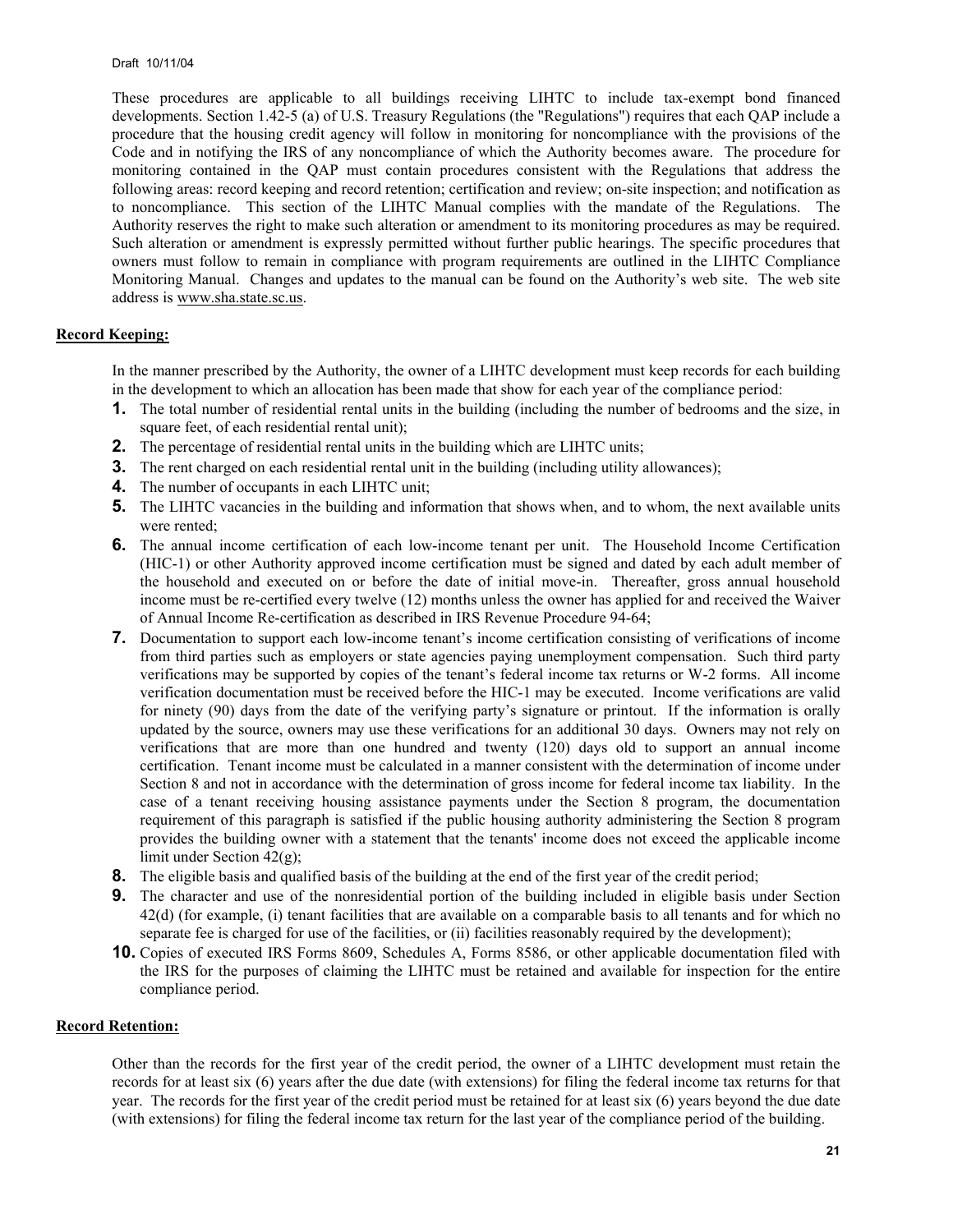### **Annual Owners Certification:**

The owner of a LIHTC development must provide to the Authority on or before the first day of February of each year after a development has been PIS, an annual Owner's Certification for the preceding calendar year which certifies:

- **1.** The development met the requirements of the twenty percent (20%) of the units at fifty percent (50%) of AMI requirement under Section  $42(g)(1)(A)$ , or the forty  $(40\%)$  of the units at sixty  $(60\%)$  of the AMI requirement under Section 42(g)(1)(B*)*, whichever set-aside was applicable to the development;
- **2.** If applicable, the development met the fifteen percent (15%) of the units at forty percent (40%) of AMI requirement under Sections  $42(g)(4)$  and  $142(d)(4)(B)$  for "deep rent skewed" developments;
- **3.** There was no change in the applicable fraction (as defined in Section  $42(c)(1)(B)$ ) of any building in the development, or that there was a change and a description of the changes;
- **4.** The owner has received an annual income certification from each low-income tenant, and documentation which supports the accuracy of that certification, or, in the case of tenants receiving Section 8 housing assistance payments, a statement from the public housing authority, or the owner has a re-certification waiver letter from the IRS in good standing that waives the requirement to obtain third party verification at re-certification and has received an annual income certification from each low-income household and documentation to support the certification at their initial occupancy;
- **5.** Each LIHTC unit in the development was rent-restricted under Section 42(g)(2);
- **6.** All units in the development were for use by the general public and used on a non-transient basis (except for transitional housing for the homeless under Section  $42(i)(3)(B)(iii)$ ;
- **7.** Under the Fair Housing Act, 42 USC 3601-3619, no finding of discrimination to include any adverse final decision by HUD, an adverse final decision by a substantially equivalent state or local fair housing agency, or an adverse judgment from a federal court;
- **8.** Each building in the development was suitable for occupancy, taking into account local health, safety, and building codes, and the state or local government unit responsible for making building code inspections did not issue a report of a violation for any building or LIHTC unit in the development;
- **9.** There was no change in the eligible basis (as defined in Section 42(d)) of any building in the development, or if there was a change, the nature of the change (for example, a common area has become commercial space, or a fee is charged for a tenant facility formerly provided without charge);
- **10.** All tenant facilities included in the eligible basis under Section 42(d) of any building in the development, such as swimming pools, other recreational facilities, parking areas, washer/dryer hookups, and appliances were provided on a comparable basis without charge to all tenants in the building;
- **11.** If a LIHTC unit in the building became vacant during the year, that reasonable attempts were or are being made to rent that unit or the next available unit of comparable or smaller size to tenants having a qualified income before any units in the development were or will be rented to tenants not having a qualifying income;
- **12.** If the income of tenants of a LIHTC unit in the development increased above the limit allowed in Section  $42(g)(2)(D)(ii)$ , the next available unit of comparable or smaller size in the development was or will be rented to tenants having a qualifying income;
- **13.** The LIHTC extended commitment as described in Section 42(h)(6) was in effect (for buildings subject to Section 7108(c)(1) of the Revenue Reconciliation Act of 1989), including the requirement that an owner cannot refuse to lease a unit in the development to a tenant because the tenant holds a voucher or certificate of eligibility under Section 8 of the United States Housing Act of 1937, 42 U.S.C. 1437f, and the owner has not refused to lease a unit to a tenant based solely on their status as a holder of a Section 8 voucher or certificate of eligibility under Section 8 of the United States Housing Act of 1937, 42 U.S.C.1437f;
- **14.** The development meets the provisions, including any special provisions, outlined in the LIHTC extended use commitment;
- **15.** The owner received its credit allocation from the portion of the state ceiling for a development involving "qualified nonprofit organizations" under Section 42(h)(5) of the Code and its nonprofit entity materially participated in the operation of the development within the meaning of Section 469(h) of the Code;
- **16.** There has been no change in the ownership or management of the development, or provide details of changes in ownership or management of the development.

### **Document Review:**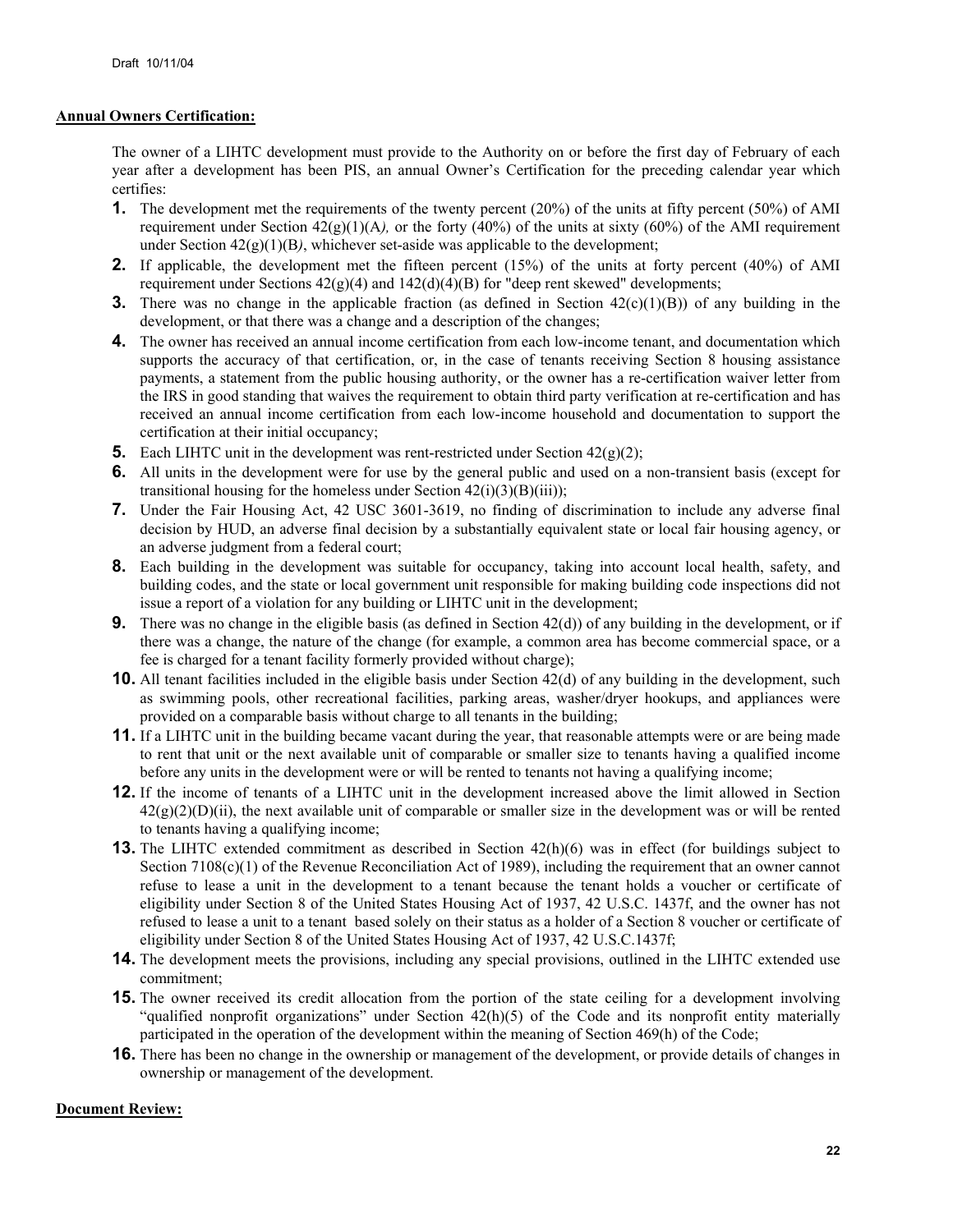Annually, the Authority will inspect at least thirty-three percent (33%) of LIHTC developments to which it has made an allocation under the Code. In each development selected for review, the Authority will review the lowincome certifications, the documentation the owner has received to support that certification, and the rent record for no fewer than twenty percent (20%) of the LIHTC units located in each such development. Records relating tenant income, supporting documentation and rent records will be selected at random by the Authority's monitoring officer at the time the review is held. In addition, the Authority's monitoring officer will conduct a physical inspection of each LIHTC unit that receives a record review. The purpose of the physical inspection is to determine whether the units meet Uniform Physical Condition Standards as defined by HUD. The owner will be notified prior to the arrival of the Authority's compliance monitoring officer conducting the management review.

The Authority will review all required certifications submitted to determine whether or not the requirements of the Code have been complied with by the owner. As necessary, the Authority will review documentation to support a nonprofit's continued participation in the development throughout the compliance period as described in the development agreement.

Frequency of Certification Documents:

Certifications are required annually each year of the credit period. The Certifications are a legally binding document to be made under oath and subject to the penalties of perjury as provided by law. The Authority reserves the right to require additional submissions of any Certifications for review more frequently than an annual basis.

#### **Physical Inspection of LIHTC Development:**

The Authority reserves the right to perform a physical inspection at its discretion of any LIHTC development. The Authority's right to perform such inspection shall be ongoing and shall continue at least through the end of the compliance period and any extended use period.

Authority Retention of Records:

The Authority will retain records of noncompliance or failure to certify for a period of six (6) years beyond the Authority's filing of the respective Form 8823. In all other cases the Authority shall retain certifications, inspection reports and other records for a period of three (3) years from the end of the calendar year in which the Authority has received or generated the certifications or reports.

#### **Notification of Noncompliance:**

The Authority will provide prompt written notice to the owner of a LIHTC development if the Authority does not receive the required certifications, if it is not permitted to review tenant income certifications, supporting documentation and rent records, or if it discovers by inspection, review, or in some other manner, that the development is not in compliance with the provisions of the Code.

The Authority will file Form 8823, "Low-Income Housing Credit Agencies Report of Noncompliance" with the IRS no later than forty-five (45) days after the end of the Cure Period (including any permitted extensions), and no earlier than the end of the Cure Period, whether the noncompliance or failure to certify has been corrected*.* The Authority shall explain on Form 8823 the nature of the noncompliance or failure to certify and shall indicate whether the owner has corrected the noncompliance or failure to certify. Any change in either the applicable fraction or the eligible basis that results in a decrease in the qualified basis of the development under Section  $42(c)(1)(A)$  is noncompliance and must be reported to the IRS. Should the Authority report on Form 8823 that a building is entirely out of compliance and will not be in compliance at any time in the future, the Authority need not file additional Form 8823's in subsequent years to report that building's noncompliance.

#### **Cure Period:**

The owner will be given the opportunity to supply any missing documentation or correct physical deficiencies to bring the development into compliance with the Code requirements. The Cure Period will not exceed ninety (90) days and will begin on the date of the written notice given by the Authority. The Cure Period for violations that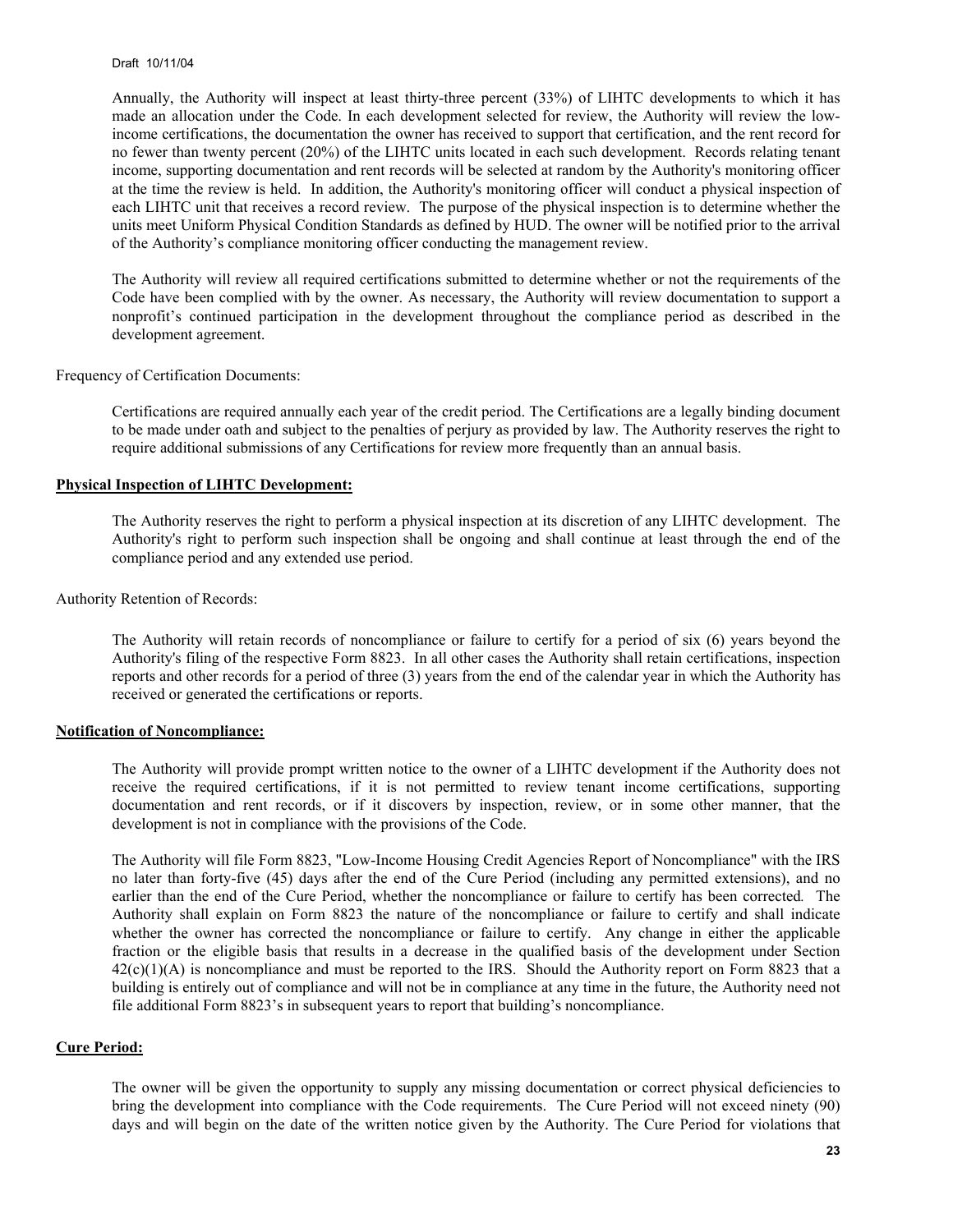threaten the health and/or safety of tenants will not exceed forty-eight (48) hours. The Authority may grant an extension an additional period not to exceed six (6) months only in the event of judicially caused delays in the eviction of tenants.

#### **Compliance Monitoring Fees:**

The owner of each building to which an allocation of the LIHTC has been made by the Authority shall pay to the Authority an annual compliance monitoring fee of **\$25** for each LIHTC unit contained in each building. All compliance monitoring fees must be paid to the Authority within thirty (30) days of the date on which the building is PIS and on or before the first day of February of each succeeding year throughout the remainder of the fifteen (15) year compliance period and any extended use period. Checks should be made payable to the Authority. The Authority will assess a ten percent (10%) late fee of the total outstanding balance for payments received after thirty (30) days from the date due. The minimum late fee will be **\$50**. Interest accrues daily at a rate of twenty percent (20%) to include the original amount due and the 10% late fee for fees received in excess of sixty (60) days from the date the fees were due. A **\$20** fee will be assessed for any check that is returned to the Authority due to insufficient funds. The Authority reserves the right to make adjustments in the amount of the annual compliance monitoring fee to defray the cost of compliance monitoring. Such an adjustment by the Authority shall not be treated as an amendment of the QAP.

### **X. DEVELOPMENTS PROPOSED FOR TAX-EXEMPT FINANCING**

Developments proposed for financing by private activity bonds may be eligible to receive an approximate four percent (4%) tax credit without competing for an allocation of tax credits. In order to be considered for a non-competitive allocation, a development must satisfy the requirements of Sections  $42(h)(4)$ ,  $42(m)(1)(D)$  and  $42(m)(2)(D)$  of the Code. The development must also comply with the applicable procedures/requirements of the QAP and this LIHTC Manual. The LIHTC allocated to a development shall not exceed the amount the housing credit agency determines is necessary for financial feasibility and its viability as a qualified low-income housing development throughout the credit period.

In order to receive an allocation of tax credits, bond-financed developments must be eligible to receive a tax credit allocation under the QAP for the year in which an application for bond financing is filed with the Authority. If the Authority's Board of Commissioners approves a Preliminary Bond Resolution, the Authority will provide a preliminary, non-binding statement as to whether the development, as described to the Authority, is capable of receiving funding under the current QAP. The preliminary opinion provided by the Authority shall state: (i) that it is based upon information provided to the Authority regarding the development, the accuracy of which has not been finalized; (ii) that it assumes that the development as PIS will exactly match the development described to the Authority; and (iii) that the opinion is preliminary, non-binding, and may not be relied upon by any party.

For bond-financed properties that are seeking LIHTC, an application must be submitted to the Authority only in the year in which the development is PIS. At the time of application, the Applicant must submit evidence that the issuer of the bonds used to finance the development (a) was aware at the time of financing that an application for tax credits would be submitted to the Authority, and (b) has made a calculation (taking into account the sources and uses of all funds available to be utilized by the development, including all sums which might reasonably be expected to be available from syndication of the tax credit) to determine the smallest tax credit dollar amount that could be allocated to the development without impairing its financial viability. If the development is financially viable without tax credits, the amount certified by the issuer of the bonds must be \$0. The above-described calculation must be attached to the application, together with a certification from the chief financial officer of the governmental unit that issued the private activity bonds, stating that the calculation was made by the issuer, was not supplied by the Applicant or any person or entity affiliated with the development, and certifying as to the reasonableness of the assumptions upon which the calculation was based. The certification must identify the issuer of the private activity bonds; the name, date, and amount of the bond issue; and the percentage of the aggregate basis of the development financed with bond proceeds. In the event that the Authority determines that fewer, or no tax credits are required for the financial viability of a development, the value of tax credits allocated to that development will be reduced accordingly. Before such a reduction is made, the Applicant shall be notified and given an opportunity to submit additional information in support of the issuer's tax credit calculation. If the Authority was the issuer of the private activity bonds used to finance the development, the Applicant must have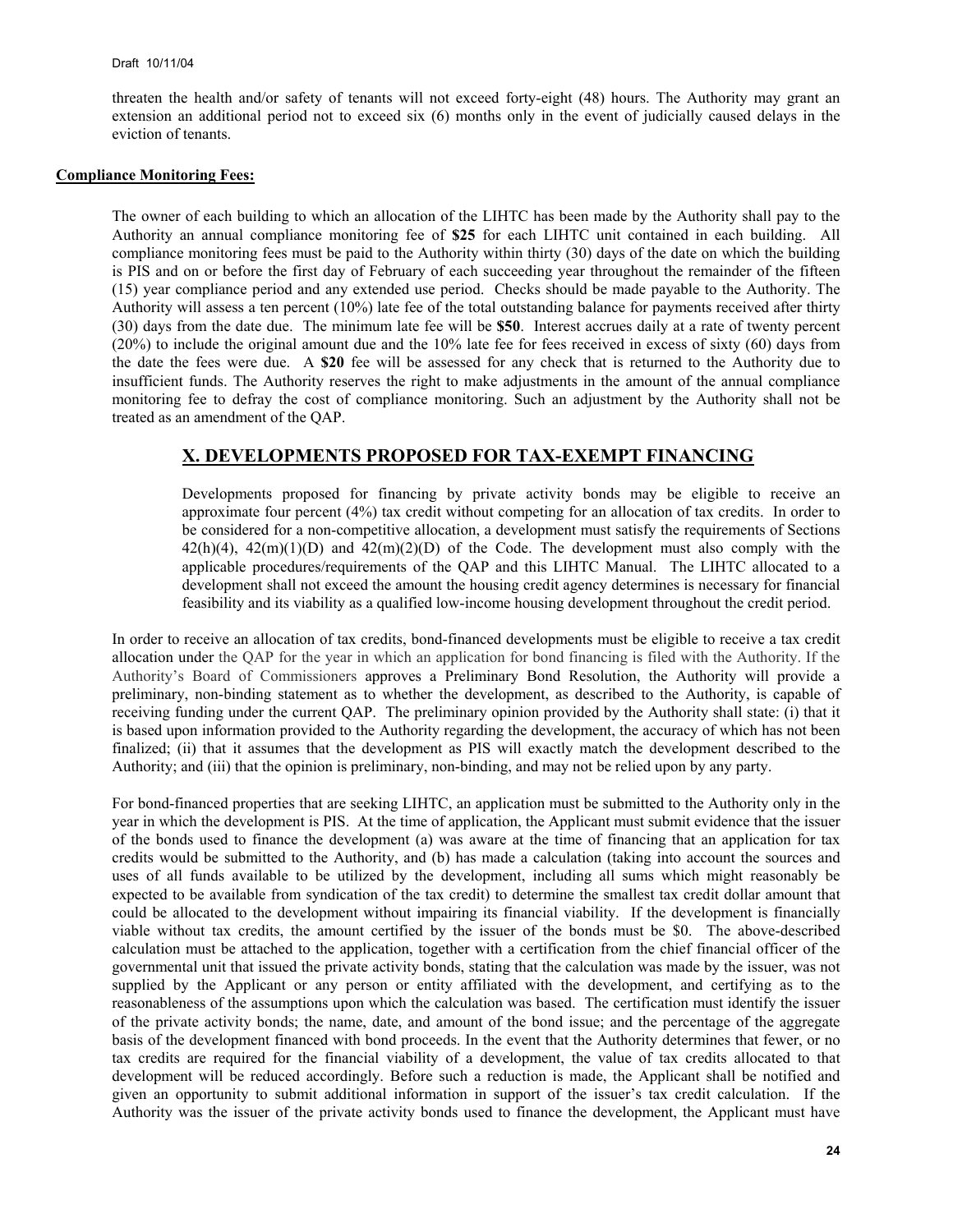given the Authority written notice of its intent to request a tax credit allocation. Such notice must have been attached to the application for bond financing filed with the Authority.

Following review of an application, Authority staff may make a recommendation to the State Budget and Control Board ("State Board") to approve qualified applications and grant an allocation of the State Private Activity Bond Ceiling, if required. At least sixty (60) days will be required to review and process application before it can be submitted to the State Board. During this period, the Applicant must secure the required credit enhancement or other suitable surety and lender.

The issuance of ALL bonds must be approved by the State Board. The State Board will review and select those developments that will be financed through the issuance of bonds.